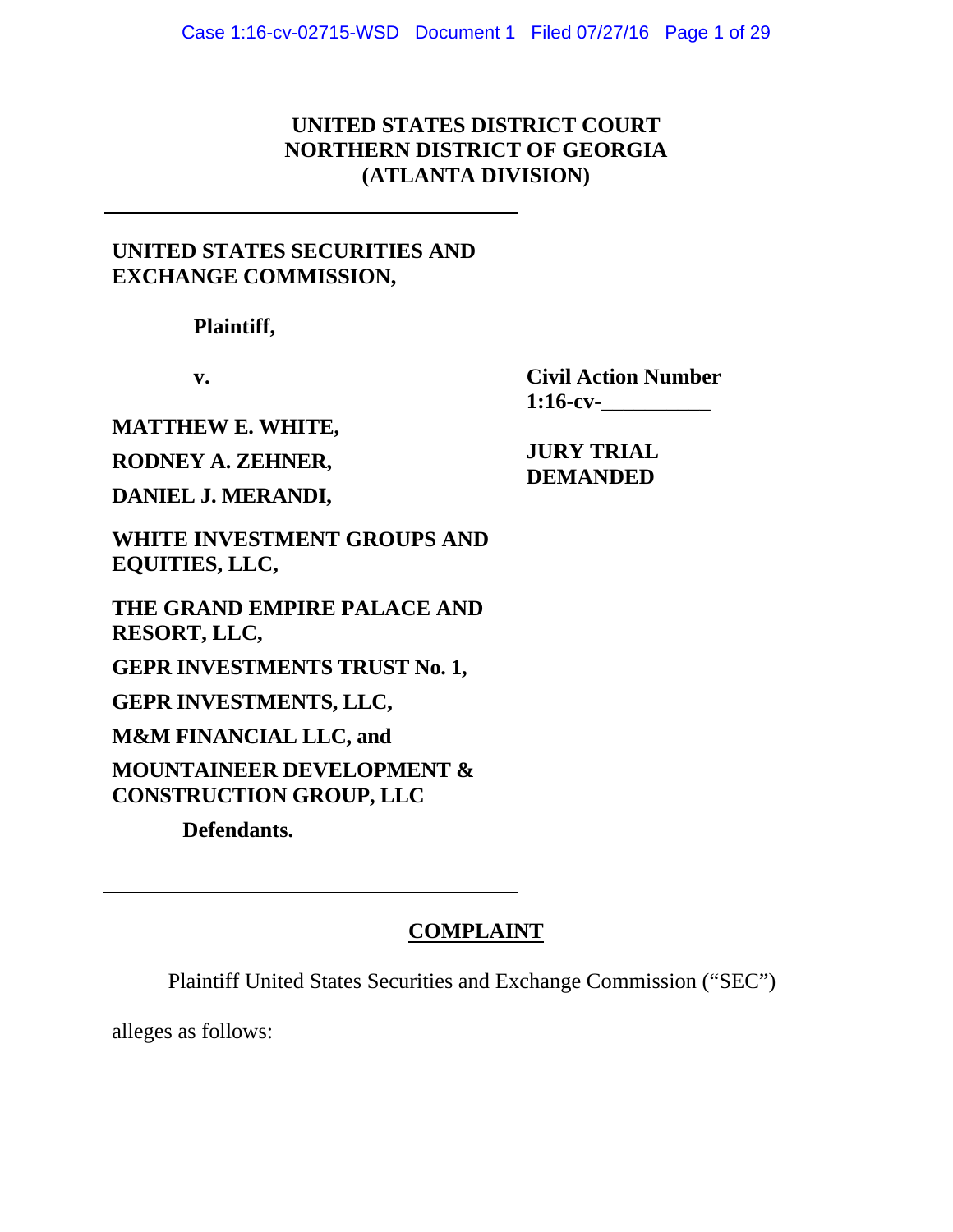#### **NATURE OF ACTION**

1. The SEC brings this action to stop an ongoing bond offering fraud by Defendants Matthew E. White, Rodney A. Zehner, Daniel J. Merandi, and several shell companies under their control.

2. For nearly a decade, the defendants tried unsuccessfully to develop a resort and amusement park complex outside of Atlanta, Georgia called "Grand Empire Palace and Resorts." In 2013, they attempted to fund the project by issuing \$1 billion in corporate bonds.

3. The defendants had significant difficulty selling the bonds, which were unrated and unsecured. They never came close to obtaining the funding necessary for their real estate project.

4. The defendants did, however, raise at least \$5.6 million from investors. The defendants were supposed to use these investor funds to buy a securities portfolio, which would collateralize the bonds. But instead of using the proceeds to collateralize the bonds, as they were required to do, the defendants misappropriated the funds for their own personal use.

5. Among other things, the defendants used investor money to fund lavish shopping sprees at Saks Fifth Avenue, Gucci, Louis Vuitton, Prada, Versace, and Republic of Couture. The defendants also used investor funds to pay numerous personal expenses and provide gifts to family and friends.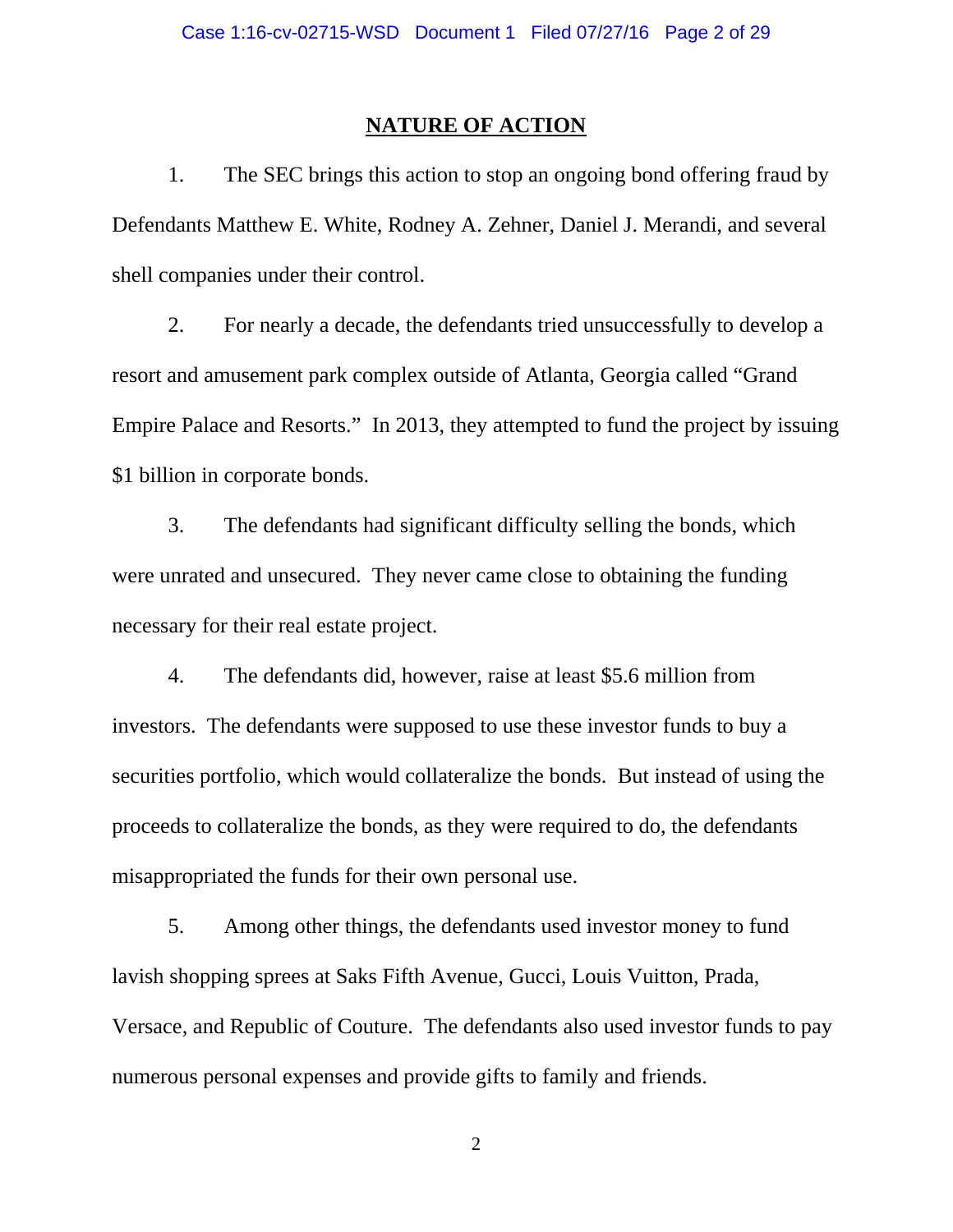#### Case 1:16-cv-02715-WSD Document 1 Filed 07/27/16 Page 3 of 29

6. None of the \$5.6 million raised from investors went to secure the bonds.

7. The bonds expired in November 2015. Nevertheless, the defendants continue to seek investors to purchase the bonds.

8. The defendants are also currently engaged in a fraudulent scheme to artificially inflate the value of the bonds so that their brokerage firm will allow them to borrow against the bonds.

9. The defendants, by virtue of their conduct, directly or indirectly, have engaged and, unless enjoined, will continue to engage in violations of Section 17(a) of the Securities Act of 1933 ("Securities Act") [15 U.S.C.  $\S 77q(a)$ ], and Section 10(b) of the Securities Exchange Act of 1934 ("Exchange Act") [15 U.S.C. § 78j(b)] and Rule 10b-5 thereunder [17 C.F.R. § 240.10b-5]. The Commission seeks a temporary restraining order, preliminary and permanent injunctions, an accounting, disgorgement and pre-judgment interest, civil penalties, and an asset freeze as to each defendant.

### **JURISDICTION AND VENUE**

10. The Commission brings this action pursuant to Sections 20 and 22 of the Securities Act [15 U.S.C. §§ 77t and 77v] and Sections 21(d) and 21(e) of the Exchange Act [15 U.S.C. §§ 78u(d) and 78u(e)] to enjoin Defendants from engaging in the transactions, acts, practices, and courses of business alleged in this complaint,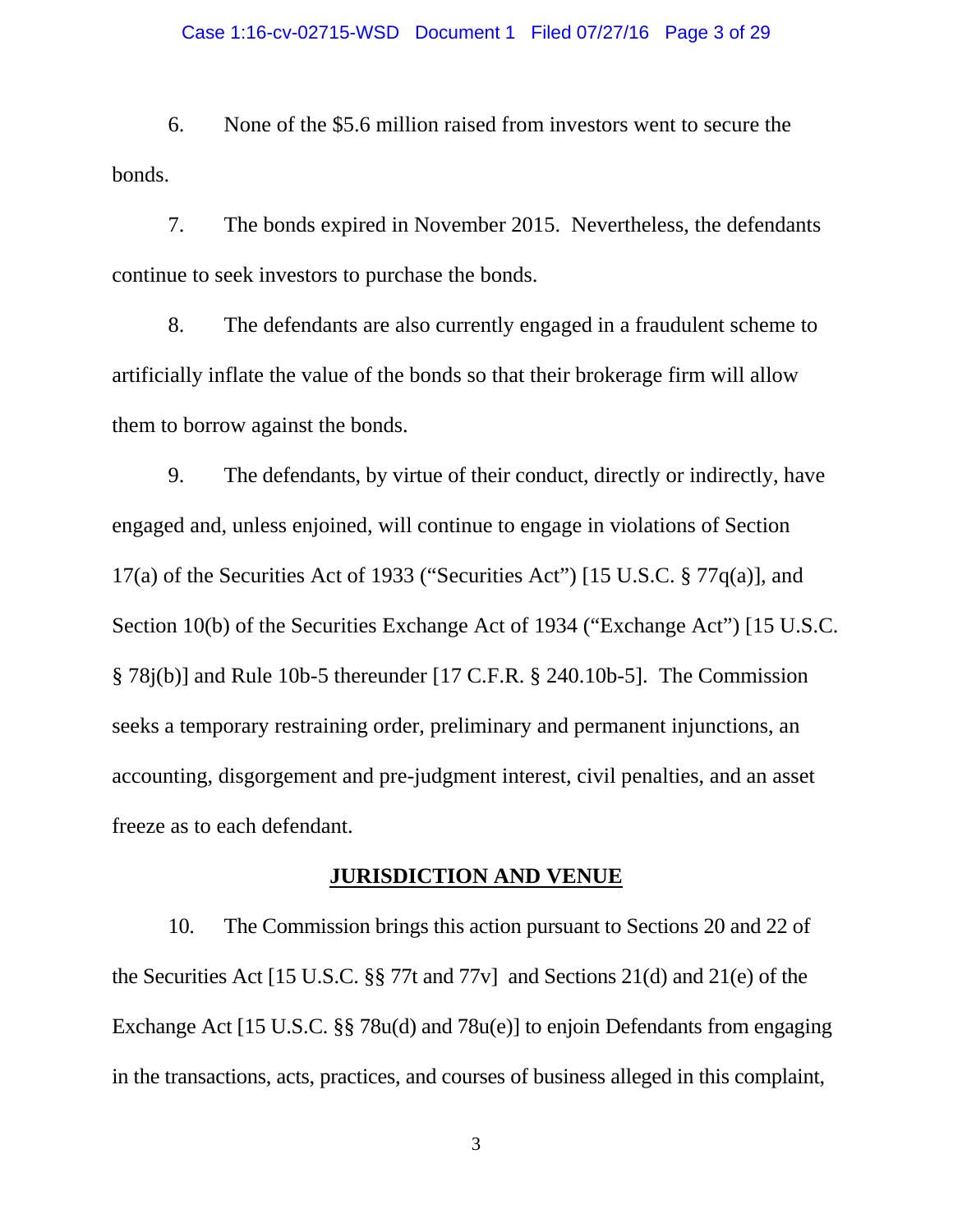#### Case 1:16-cv-02715-WSD Document 1 Filed 07/27/16 Page 4 of 29

and transactions, acts, practices, and courses of business of similar purport and object, for civil penalties and for other equitable relief.

11. This Court has jurisdiction over this action pursuant to Section 22 of the Securities Act [15 U.S.C. § 77v], Sections 21(d), 21(e), and 27 of the Exchange Act [15 U.S.C. §§ 78u(d), 78u(e), and 78aa], and 28 U.S.C. § 1331.

12. Venue is proper in this Court pursuant to Section 22(a) of the Securities Act [15 U.S.C. § 77v], Section 27(a) of the Exchange Act [15 U.S.C. § 78aa], and 28 U.S.C. § 1391. Defendants White and Zehner reside in this district.

13. Defendants, directly and indirectly, made use of the mails, and the means and instrumentalities of interstate commerce in connection with the transactions, acts, practices, and courses of business alleged in this complaint.

14. Certain of the transactions, acts, practices, and courses of business constituting violations of the Securities Act and the Exchange Act occurred within the jurisdiction of the United States District Court for the Northern District of Georgia.

15. Defendants, unless restrained and enjoined by this Court, will continue to engage in the transactions, acts, practices, and courses of business alleged in this complaint, and in transactions, acts, practices, and courses of business of similar purport and object.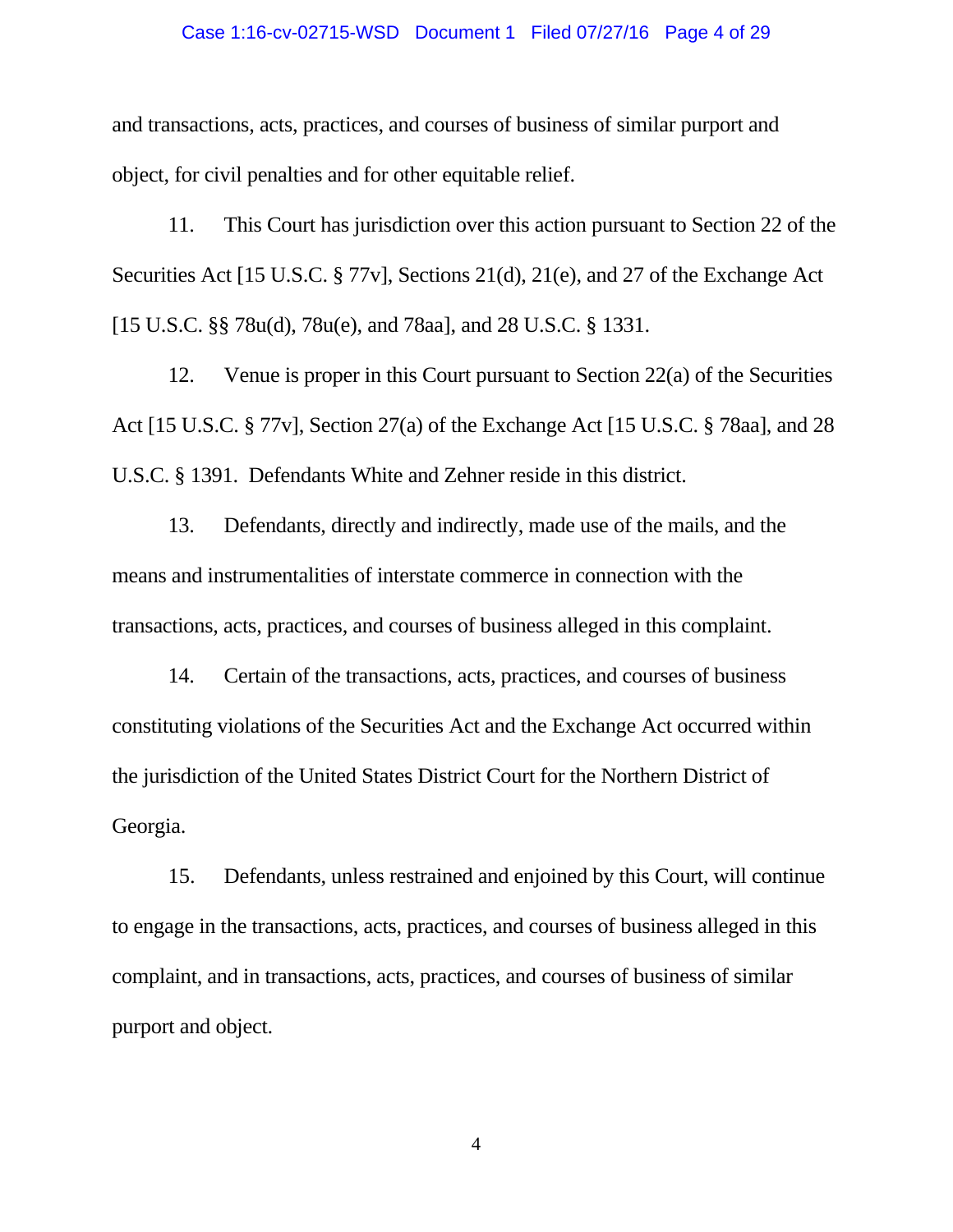#### **DEFENDANTS**

16. **Matthew Eugene White ("White")**, age 53, is a resident of Atlanta, Georgia. In or around 2005, he was a principal of Top Flight Development Group ("Top Flight"). In 2012, White became the President and/or CEO of The Grand Empire Palace and Resort, LLC ("Grand Empire, LLC"). White is also the CEO of White Investment Groups and Equities, LLC ("WIGEL"). He is a manager of M&M Financial, LLC ("M&M Financial"). White helped create GEPR Investments Trust No. 1. ("GEPR Trust"), and he serves as the CEO of GEPR Investments, LLC ("GEPR Investments").

17. **Rodney Alan Zehner ("Zehner")**, age 49, is a resident of Atlanta, Georgia. In or around 2005, he was a principal of Top Flight. In 2012, Zehner helped create GEPR Trust and serves as its President and/or Executive Officer. Zehner also serves as the President of GEPR Investments. In addition, he is a Vice President of WIGEL, and also a Vice President of Grand Empire.

18. **Daniel Joseph Merandi ("Merandi")**, age 35, is a resident of Miami, Florida. Since at least 2013, he has served as the Director of Emerging Capital Markets for Grand Empire. Merandi is also the Chairman and CEO of M&M Financial, and the sole member of the company. In addition, Merandi formed Mountaineer Development & Construction Group, LLC ("Mountaineer"), and is the sole member of the company.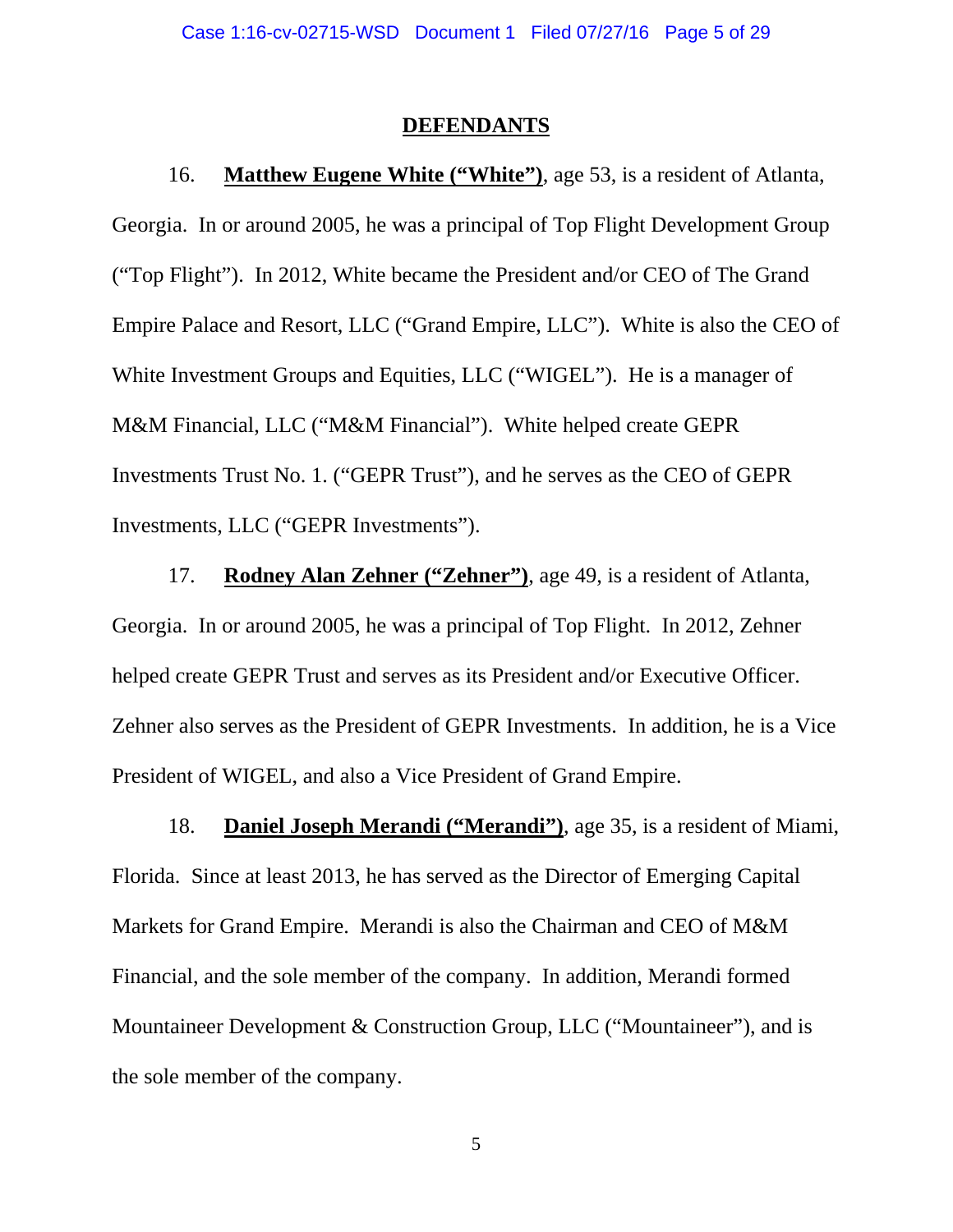19. **GEPR Investments Trust No. 1.** is a Delaware statutory trust established in August 2012 by White and Zehner. In March 2013, GEPR Trust issued \$1 billion in corporate bonds (the "GEPR bonds"). The GEPR bonds are unsecured and unrated. The activities of GEPR Trust are managed by its trust administrator, GEPR Investments. White and Zehner control GEPR Investments.

20. **GEPR Investments, LLC** is a Georgia limited liability company with its principal place of business in Atlanta, Georgia. The company was originally formed as Grand Empire Investment, LLC in June 2007 by White. In June 2012, White changed the name of the entity to GEPR Investments. In July 2012, White added Zehner and another business associate as members of the company. White is the CEO of GEPR Investments. Zehner lists himself as the President of GEPR Investments. GEPR Investments has no identifiable assets. The company's sole business purpose is to act as the trust administrator for GEPR Trust. As such, GEPR Investments controls all activities of GEPR Trust.

21. **The Grand Empire Palace and Resort, LLC** is a Georgia limited liability company, with its principal place of business in Atlanta, Georgia. White, along with several business partners, formed the company in November 2007. Grand Empire was administratively dissolved in September 2010. In March 2011, Grand Empire was reinstated with White as the sole member of the company. White lists himself as the CEO and/or President of Grand Empire. Zehner lists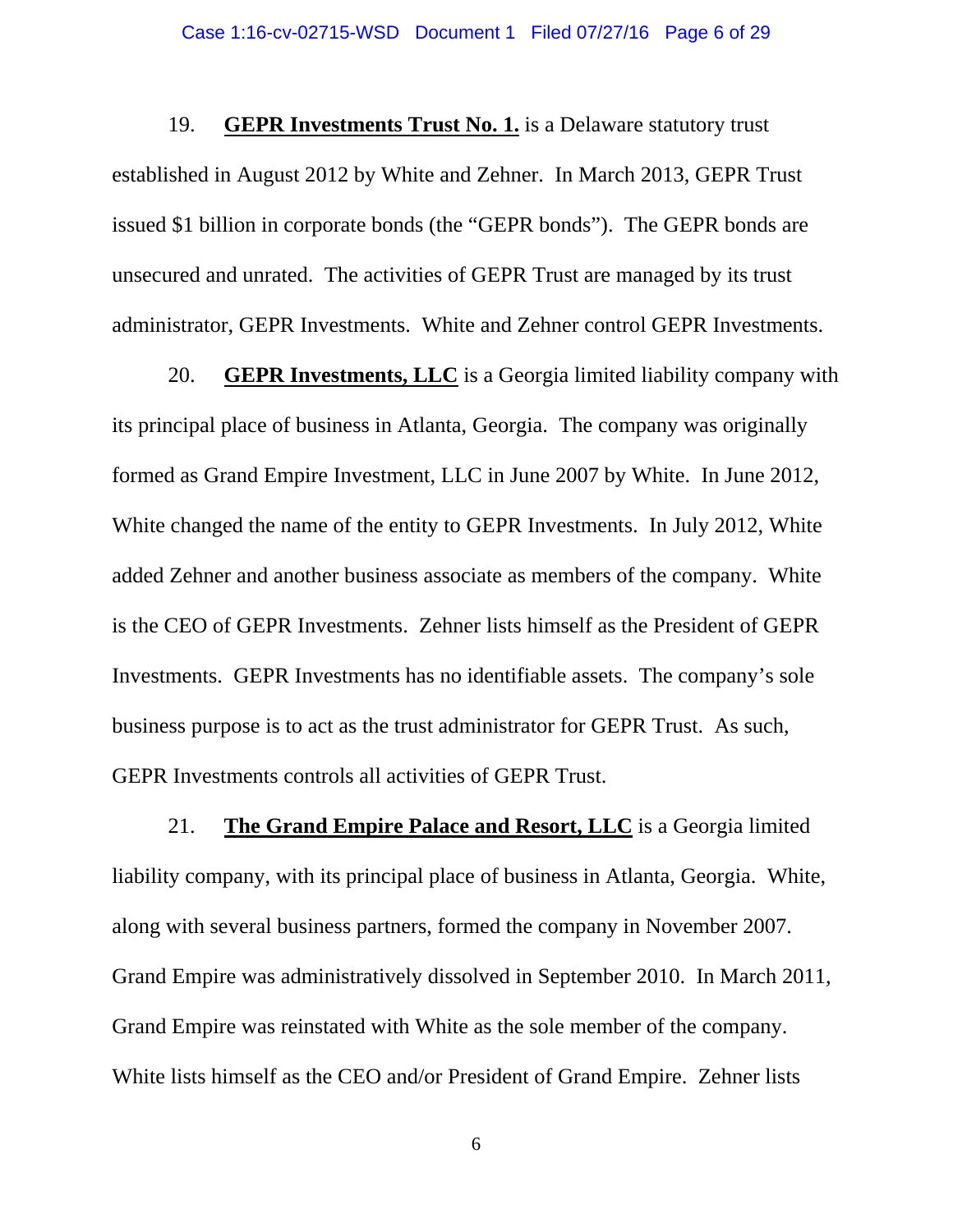#### Case 1:16-cv-02715-WSD Document 1 Filed 07/27/16 Page 7 of 29

himself as the company's Vice President. Merandi holds himself out as Grand Empire's Director of Emerging Capital Markets. Grand Empire was the initial purchaser of the GEPR bonds. Grand Empire took possession of the GEPR bonds in March 2013 by using a promissory note in the amount of \$1 billion. Grand Empire never provided GEPR Trust with cash and/or escrowed securities as payment for the GEPR bonds, however, as the company was required to do.

22. **White Investment Groups and Equities, LLC** is a Georgia limited liability corporation, with its principal place of business in Atlanta, Georgia. White and Zehner formed WIGEL in September 2009. White is the CEO of the company. Zehner is the company's Vice President. WIGEL acquired the GEPR bonds on June 1, 2014.

23. **M&M Financial LLC** is a Florida limited liability corporation, with its principal place of business in Miami, Florida. Merandi is the Chairman and CEO of M&M Financial, and the sole owner of the company. In August 2014, Merandi filed an amendment to the company's annual report listing White as an additional manager of M&M Financial. White has been listed as a manager and/or secretary of the company ever since.

24. **Mountaineer Development & Construction Group, LLC** is a Delaware limited liability company, with its principal place of business in Miami,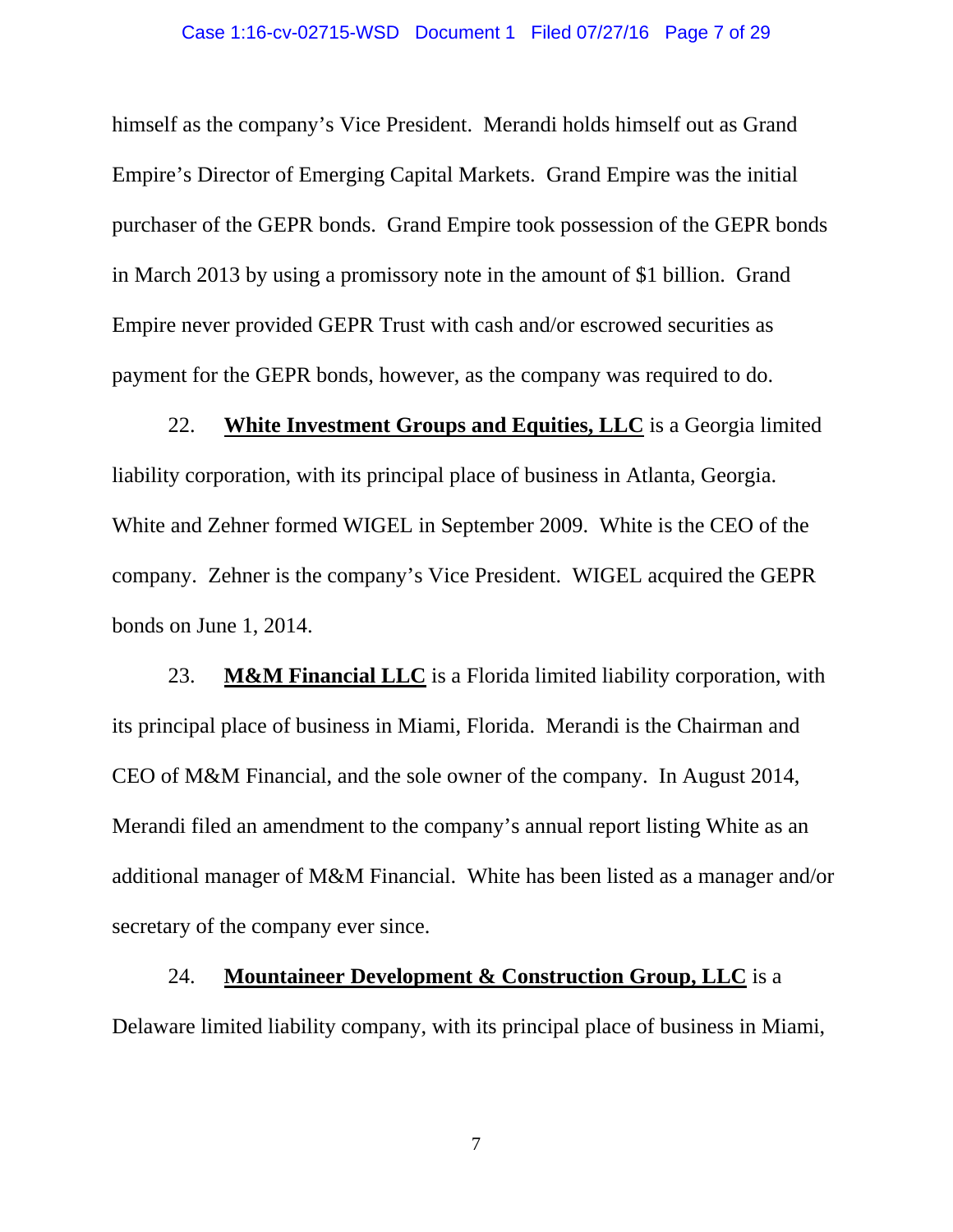Florida. Merandi formed Mountaineer in June 2015. Merandi is the sole member of the company.

### **STATEMENT OF FACTS**

#### **A. The GEPR Trust Bond Offering**

25. In 2005, White and Zehner planned to create "Grand Empire Palace and Resorts."

26. Grand Empire Palace and Resorts was a proposed \$675 million resort and amusement park complex to be located outside of Atlanta, Georgia.

27. White's and Zehner's design included a water park, conference center, 6,500-seat performing arts center, hotels, restaurants, and retail shops.

28. Between 2005 and 2009, White and Zehner did not obtain the funding necessary for the Grand Empire Palace and Resorts project.

29. In 2009, the planned site for the resort complex entered foreclosure.

30. Following the 2009 foreclosure, White and Zehner began exploring alternative ways of funding the Grand Empire Palace and Resorts project.

31. White and Zehner eventually settled on a structured financing scheme that involved the sale of corporate bonds.

32. In 2012, White and Zehner formed GEPR Investments.

33. In 2012, GEPR Investments then formed GEPR Trust for the purpose of issuing the bonds ("the GEPR bonds").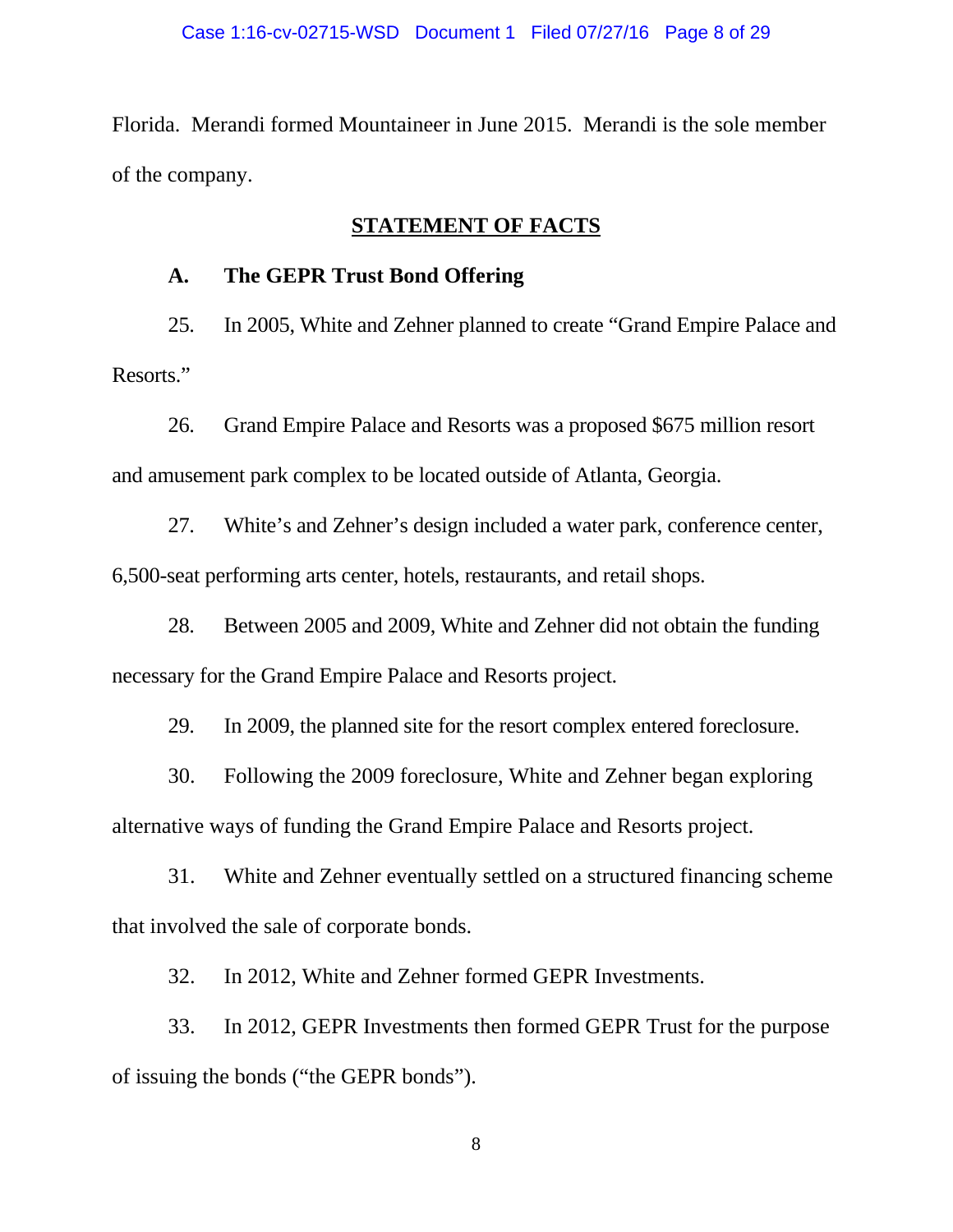34. On March 1, 2013, GEPR Trust (as issuer) and U.S. Bank National Association ("U.S. Bank") (as trustee) entered into a Trust Indenture.

35. Zehner signed the Trust Indenture on behalf of GEPR Trust and GEPR Investments.

36. GEPR Trust retained investment bank Stern Brothers & Company ("Stern Brothers") to create a private placement memorandum ("PPM") for its bond issuance.

37. On March 12, 2013, Stern Brothers issued the PPM for the bonds to be issued by GEPR Trust.

38. White, Zehner, and Merandi had the PPM and Trust Indenture created for GEPR Investments and/or GEPR Trust.

39. The PPM and Trust Indenture provide that the proceeds generated from the sale of the GEPR bonds will go toward purchasing a securities portfolio.

40. The securities portfolio would collateralize the GEPR bonds.

41. The financing structure for the GEPR bonds depended upon raising \$1 billion within 30 days of the issuance to create a securities portfolio that collateralized the bonds.

42. Returns generated by the securities portfolio were supposed to be used to pay bondholders.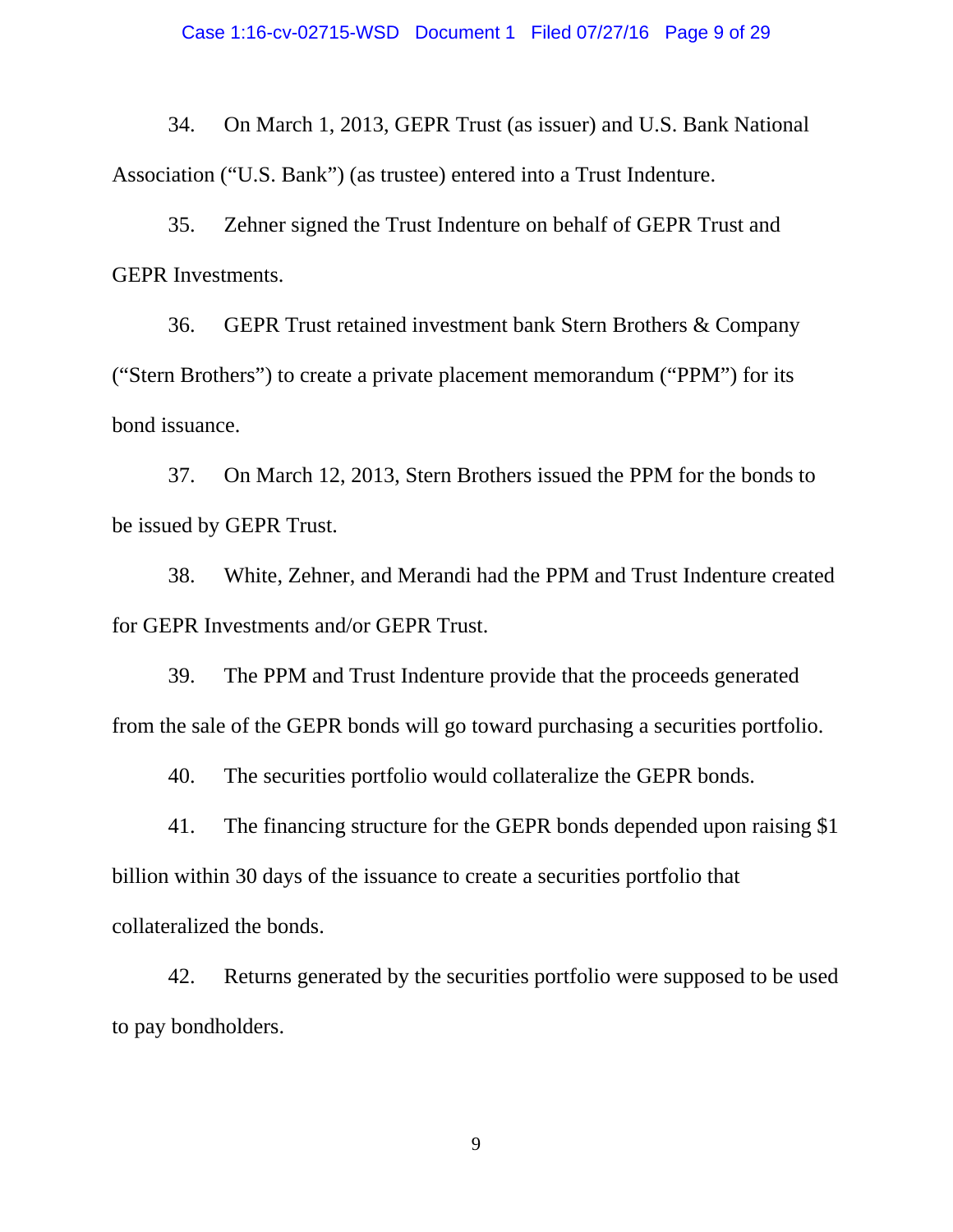43. Any remaining excess profits above the payments to bondholders were supposed to go toward funding the Grand Empire real estate project.

44. In March 2013, GEPR Trust issued \$1 billion (face value) of corporate bonds.

45. On March 14, 2013, GEPR Trust sold the \$1 billion of its bonds to Grand Empire, LLC in return for a promissory note.

46. Matthew White signed the promissory note on behalf of Grand Empire, LLC.

47. Rodney Zehner signed the promissory note on behalf of GEPR Investments.

48. The GEPR bonds were not secured.

49. There has never been collateral backing the GEPR bonds.

50. The GEPR bonds have never been rated by Moody's, S&P, or any other comparable entity.

51. White and Zehner have attempted to get the GEPR bonds rated by Moody's and/or S&P, but were unable to do so.

52. Under the terms of the promissory note, Grand Empire, LLC had thirty business days to pay at least \$953,846,154 is cash and/or escrowed securities for the GEPR bonds.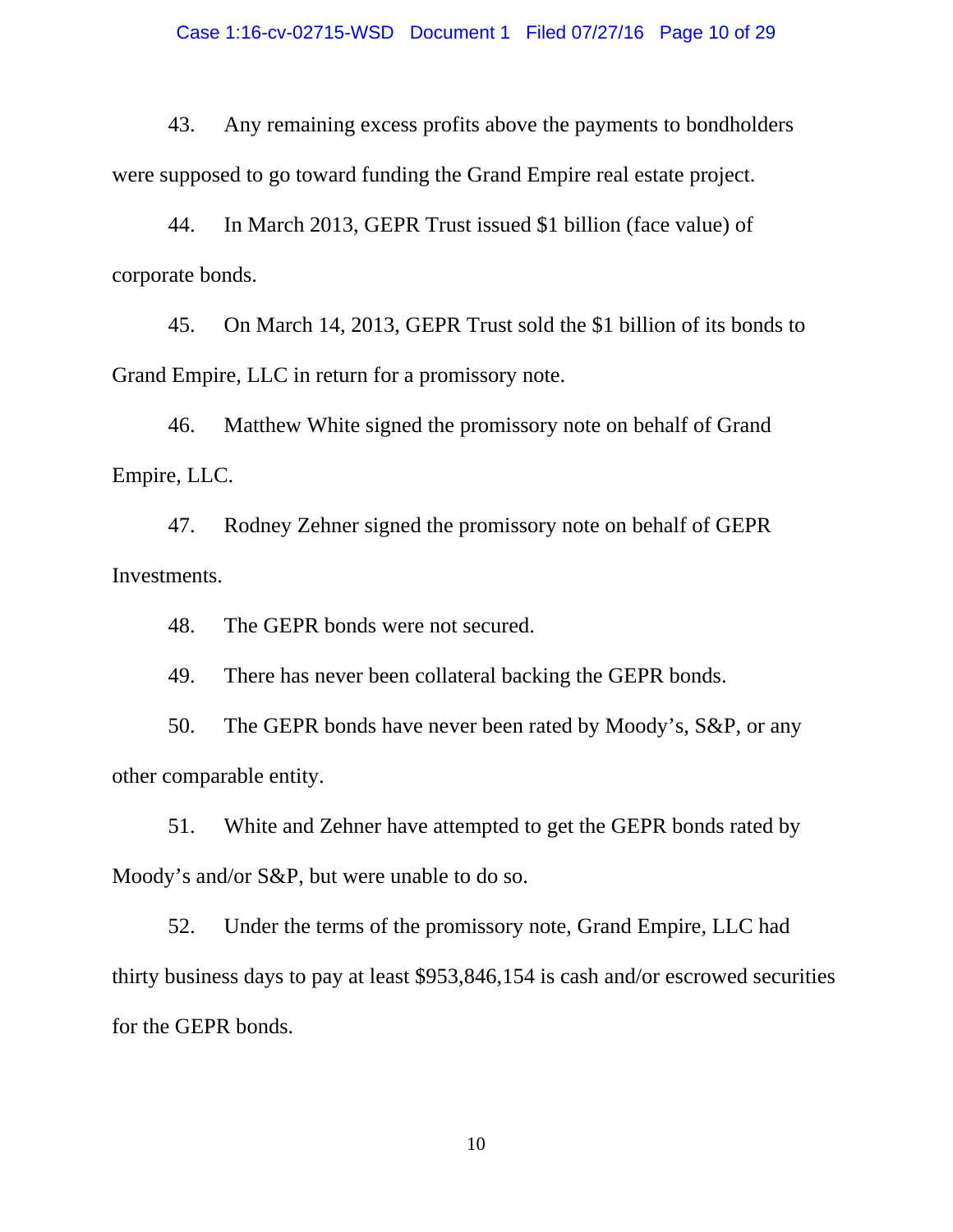#### Case 1:16-cv-02715-WSD Document 1 Filed 07/27/16 Page 11 of 29

53. The cash and/or escrowed securities were to be used to collateralize the GEPR bonds.

54. Grand Empire, LLC did not deliver any cash or escrowed securities to GEPR Trust within 30 business days.

55. From April 2013 until November 2014, Grand Empire, LLC and GEPR Trust executed five amendments to the Trust Indenture that extended the deadline for Grand Empire, LLC to deliver the cash and/or escrowed securities as payment for the GEPR bonds.

56. White signed the five amendments to the Trust Indenture on behalf of Grand Empire, LLC.

57. Zehner signed the five amendments to the Trust Indenture on behalf of GEPR Investments.

58. The final deadline for Grand Empire, LLC to deliver payment for the GEPR bonds was November 15, 2015.

59. Grand Empire, LLC did not deliver payment for the GEPR bonds by November 15, 2015.

60. Grand Empire, LLC still has not delivered payment for the GEPR bonds.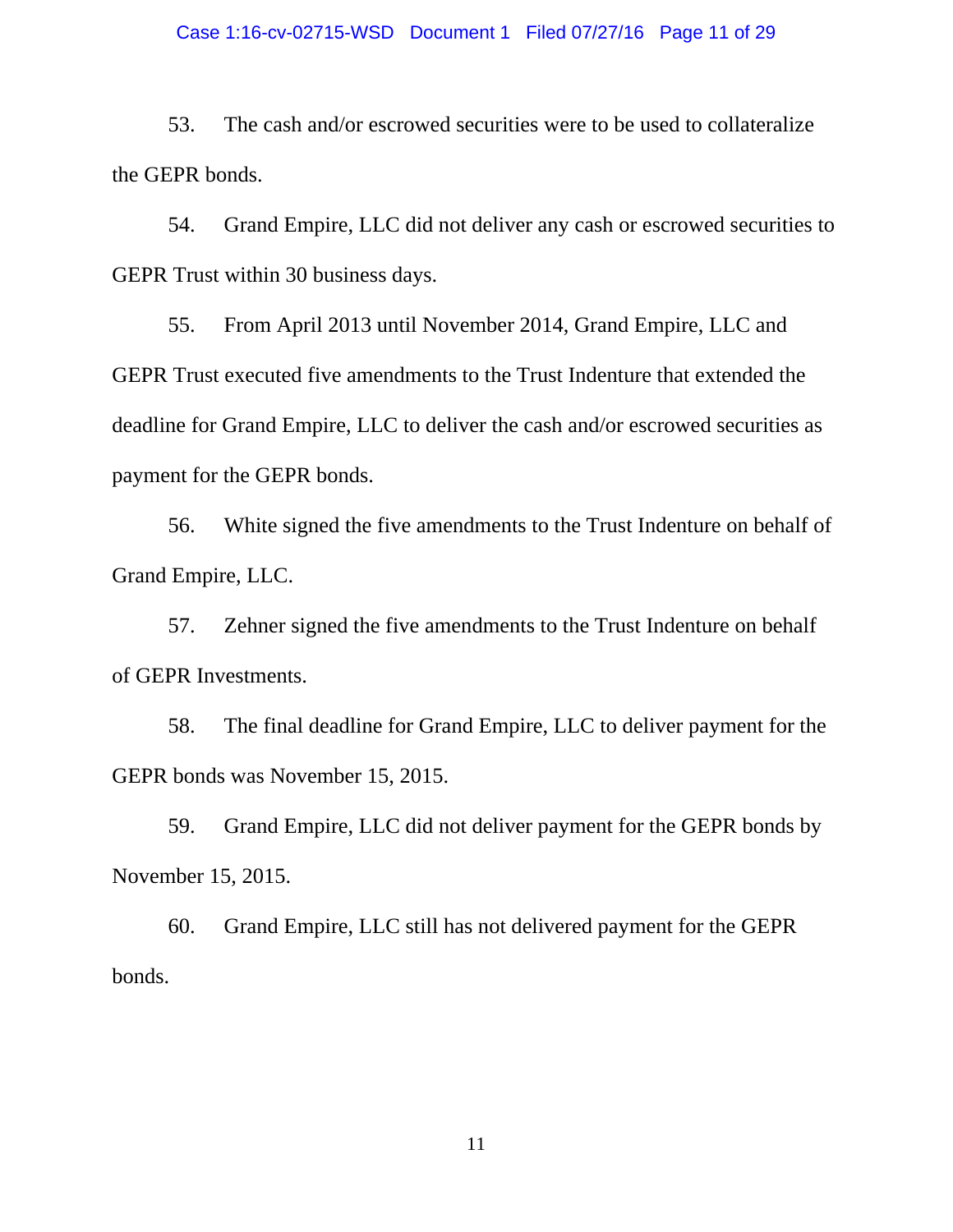#### Case 1:16-cv-02715-WSD Document 1 Filed 07/27/16 Page 12 of 29

61. According to Section 2.07(m) of the Trust Indenture and subsequent amendments, if Grand Empire, LLC did not provide payment for the GEPR Bonds by November 15, 2015, the sale of the GEPR Bonds would be null and void.

62. Grand Empire, LLC proposed a sixth amendment to the Trust Indenture that would extend the deadline beyond November 15, 2015. U.S. Bank, as the Trustee, did not sign a sixth amendment to the Trust Indenture.

63. GEPR Trust has not provided written notice to U.S. Bank that Grand Empire failed to deliver the required payment for the GEPR Bonds.

64. Grand Empire, LLC has not instructed the Depository Trust Company ("DTC") to cancel Grand Empire, LLC's beneficial interest in the GEPR bonds as required by section 2.07(m) of the Trust Indenture.

65. The GEPR bonds expired on November 15, 2015.

66. The GEPR bonds have been null and void since November 15, 2015.

### **B. The Defendants Misappropriated Investor Funds**

67. White and Zehner never came close to raising the \$1 billion in funding that they originally sought and needed for their real estate project.

68. White and Zehner did successfully obtain, with the assistance of Merandi, more than \$5.6 million from various investors through sales of the GEPR bonds.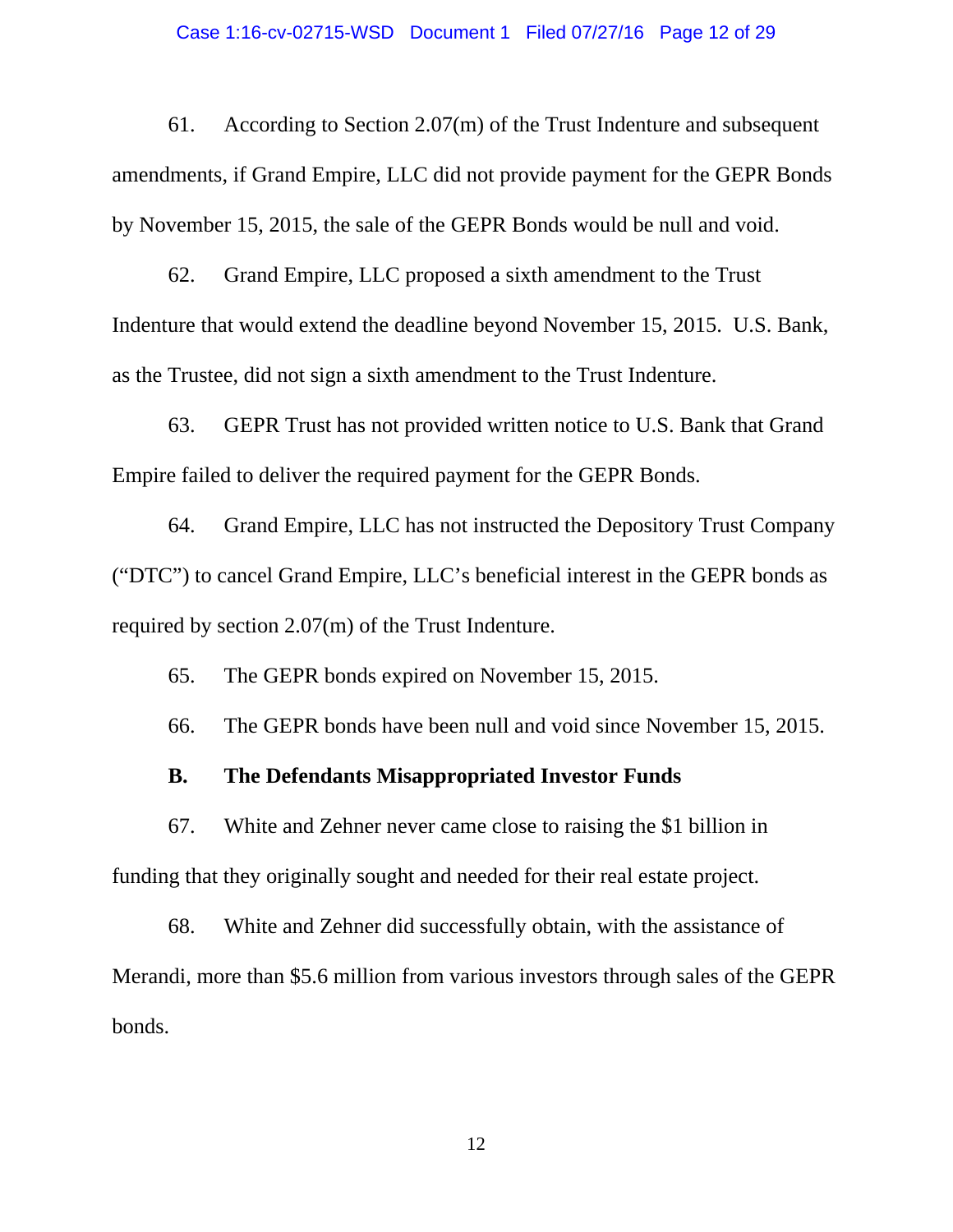69. White, Zehner, and Merandi did not use investor funds to establish a securities portfolio to collateralize the GEPR bonds.

70. Instead, White, Zehner, and Merandi spent the proceeds on personal items, gifts to friends and family, and transfers to various business associates.

#### **1. Western Canada Oil and Gas**

71. Western Canada Oil and Gas, Ltd. ("WCOG"), is a private energy company based in Alberta, Canada.

72. In January 2013, WCOG signed a joint venture agreement with Grand Empire, LLC to create a company that would acquire interests in several oil and gas properties in the United States.

73. At that time, WCOG extended a bridge loan to Grand Empire, LLC to assist Grand Empire, LLC in paying the closing fees associated with bringing their bonds to market.

74. WCOG also obtained a copy of the PPM and several other operating documents from Grand Empire, all of which laid out the financing structure for the GEPR bonds.

75. In addition to the bridge loan, in August 2013, WCOG wired \$250,000 to Grand Empire, LLC to purchase GEPR bonds at par (i.e., at face value).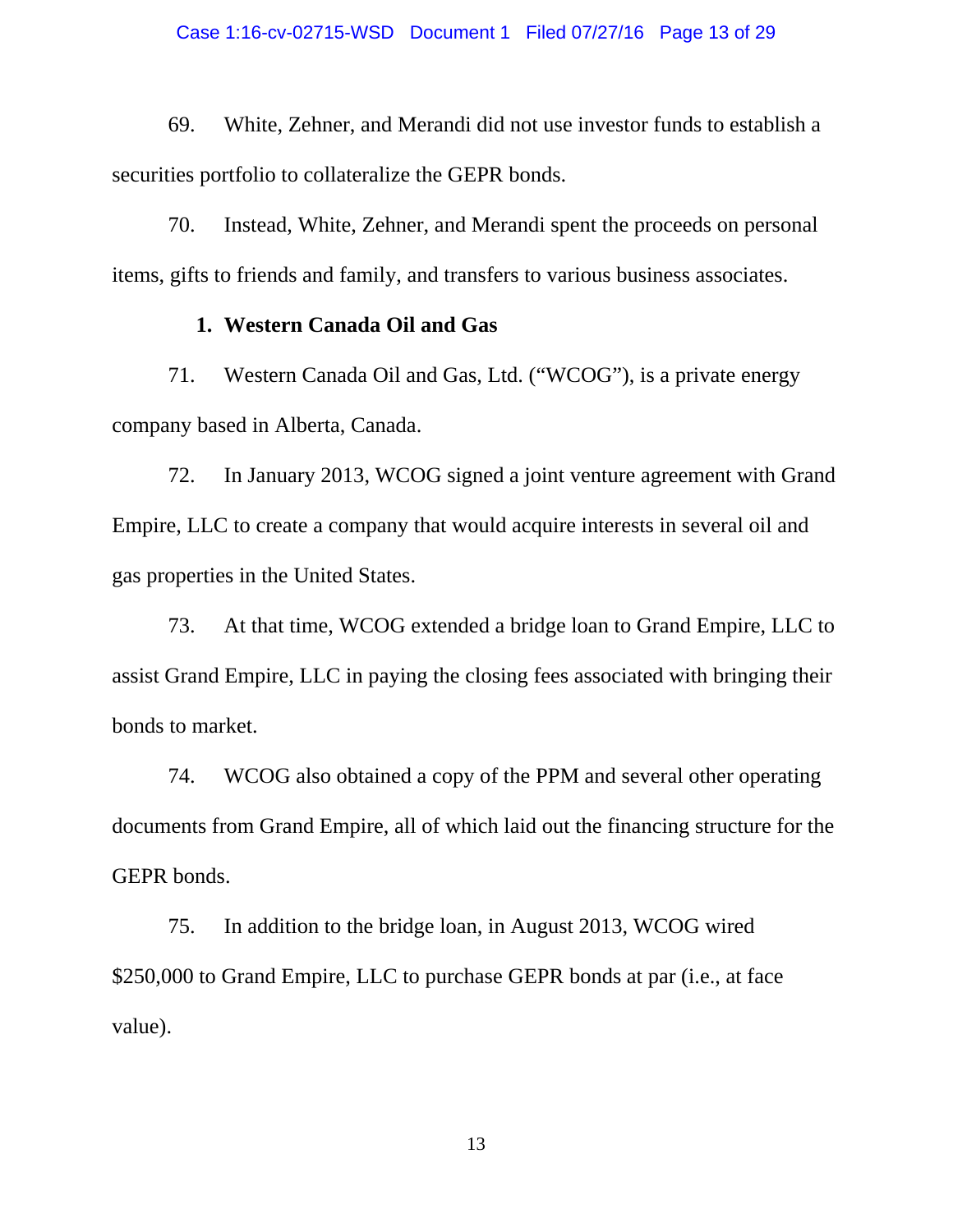76. White told WCOG management that the proceeds received from their bond purchase would be used to acquire securities in accordance with the controlling documents (specifically, the PPM and the Trust Indenture).

77. WCOG did not receive the \$250,000 in GEPR bonds.

78. Grand Empire, LLC did not use WCOG's money to purchase securities.

### **2. Lutel Primus**

79. Lutel Primus, LLC ("Lutel") is a California-based company formed in April 2013 for the purpose of raising capital to invest in real estate.

80. On September 16, 2013, Lutel entered into an agreement with Grand Empire, LLC to purchase \$1 million (face value) of GEPR bonds in exchange for \$400,000 cash.

81. According to the terms of the agreement, Grand Empire, LLC was to buy back the bonds at face value for \$1 million within 10 business days.

82. After the initial transaction concluded, the agreement gave Lutel the option of purchasing an additional \$2.5 million in bonds for only \$1 million. Grand Empire, LLC committed again to repurchase those bonds within 10 business days at face value.

83. In order to induce Lutel to purchase the GEPR bonds, White made several misrepresentations to the company.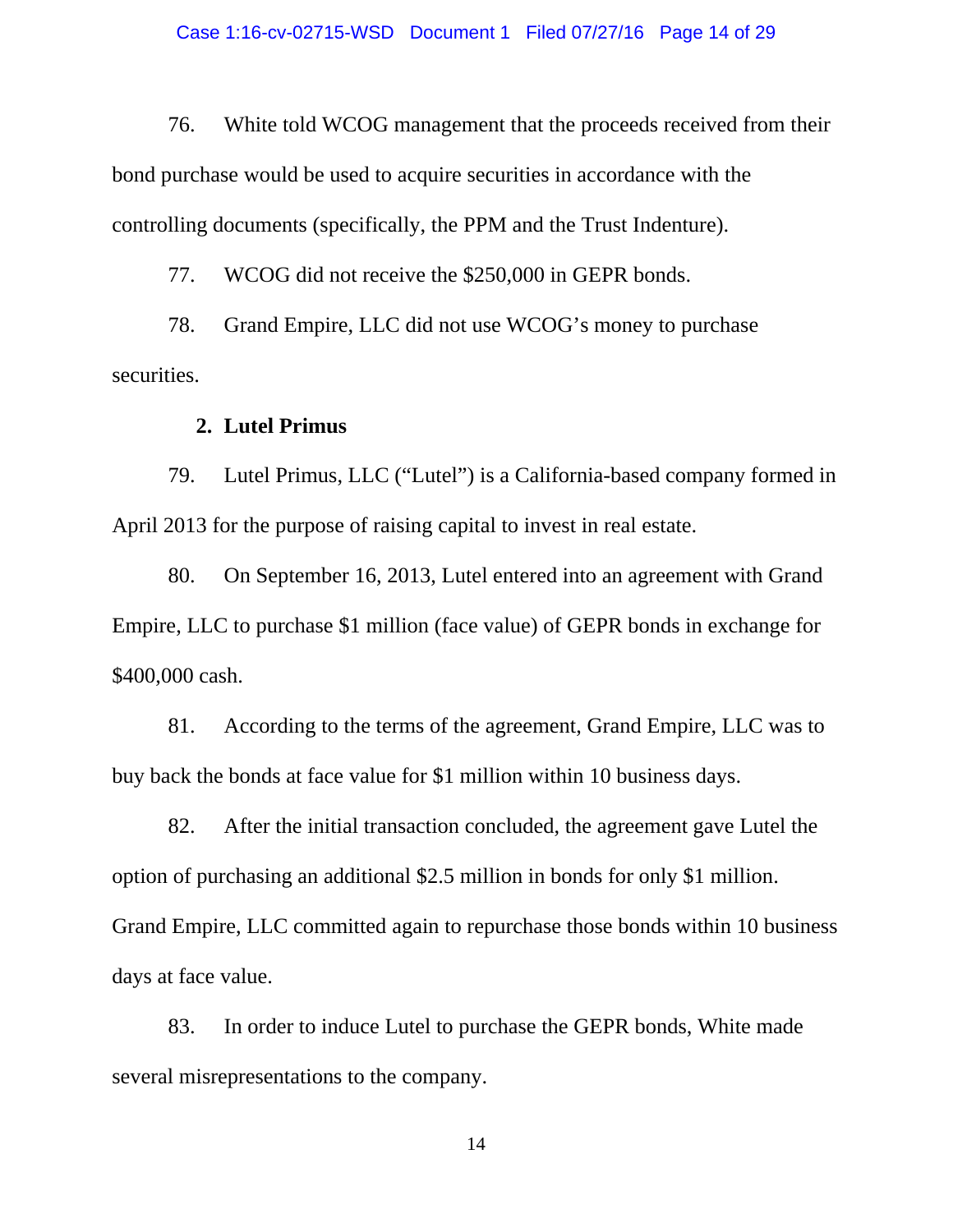#### Case 1:16-cv-02715-WSD Document 1 Filed 07/27/16 Page 15 of 29

84. The agreement between Lutel and Grand Empire, LLC was signed by White and falsely stated that the GEPR bonds were "investment grade."

85. White also falsely stated that the GEPR bonds had been rated investment grade by Moody's.

86. White falsely stated that the bonds had "real" value in the open market.

87. Finally, the Lutel principals received the PPM, which falsely indicated that the bonds would be secured by a sound securities portfolio.

88. On September 17, 2013, Lutel wired \$400,000 to Grand Empire, LLC's TD Ameritrade account.

89. Grand Empire, LLC only provided Lutel with \$800,000 (face value) of GEPR bonds, instead of the \$1 million in GEPR bonds that were stated in the agreement.

90. The defendants did not use the \$400,000 from Lutel to secure the GEPR bonds.

### **3. White and Zehner Misappropriated WCOG's and Lutel's Funds**

91. White and Zehner did not use any of the \$650,000 received from WCOG and Lutel to secure the GEPR bonds through the purchase of investmentgrade securities.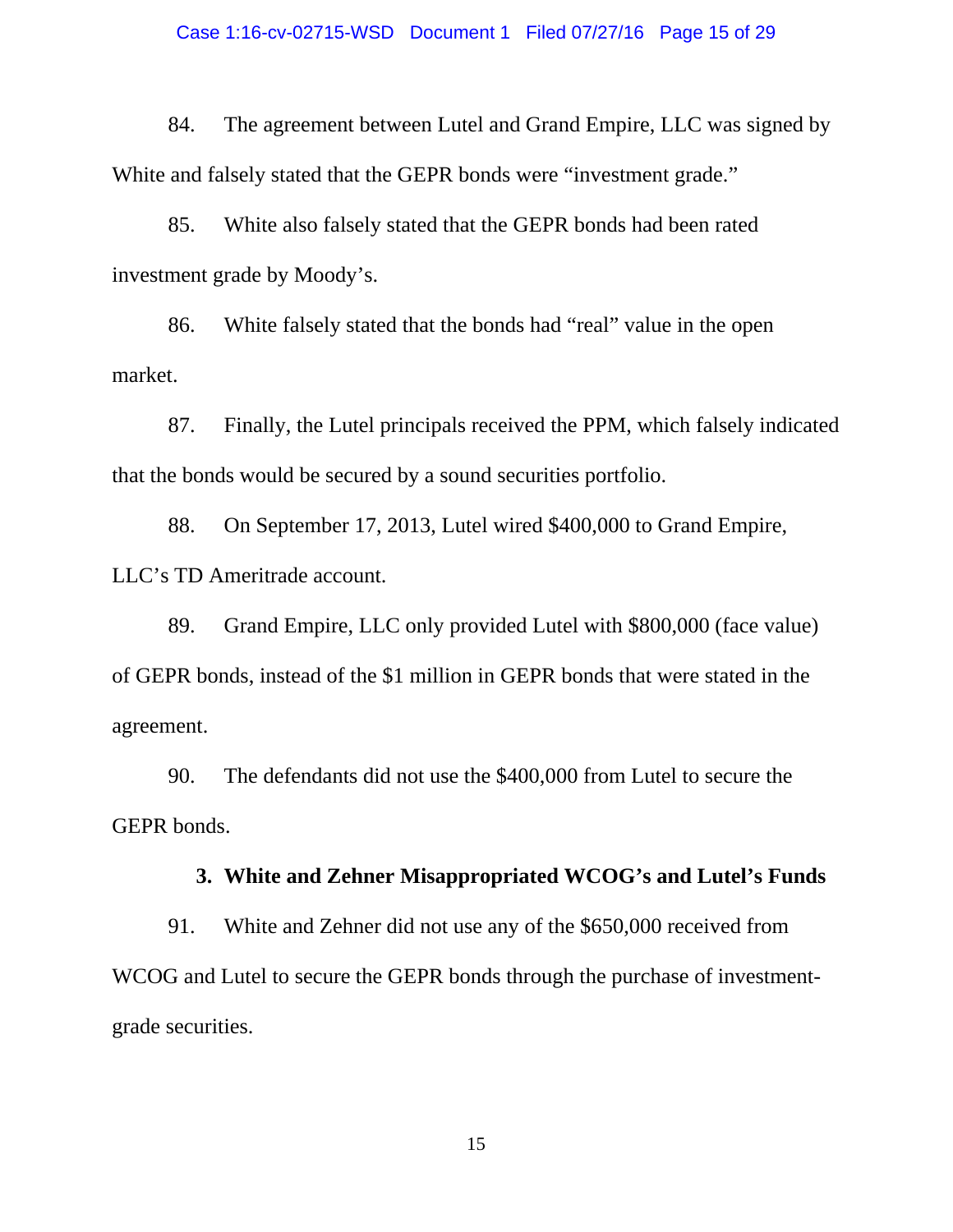92. White and Zehner instead used the funds for their own personal benefit.

93. White and Zehner wired WCOG's money through several different accounts before eventually transferring the funds to a Bank of America account that designated White and Zehner as the owners.

94. White and Zehner began wiring Lutel's money to the same Bank of America account shortly after receiving those funds.

95. Once White and Zehner moved the proceeds from WCOG and Lutel into the Bank of America account, they used the funds to purchase a variety of personal goods and services.

96. These purchases included trips to luxury stores such as Saks Fifth Avenue, Gucci, Louis Vuitton, Prada, Versace, and Republic of Couture.

97. White and Zehner also made cash withdrawals from the account.

### **4. Sales Through Daniel Merandi and M&M Financial**

98. On March 25, 2014, Zehner transferred \$10 million (face value) in GEPR bonds into M&M Financial's Fidelity brokerage account.

99. Merandi controlled M&M Financial's Fidelity brokerage account.

100. On May 12, 2014, Advantage Solutions Limited paid M&M Financial \$1.5 million in exchange for \$3 million (face value) of GEPR bonds.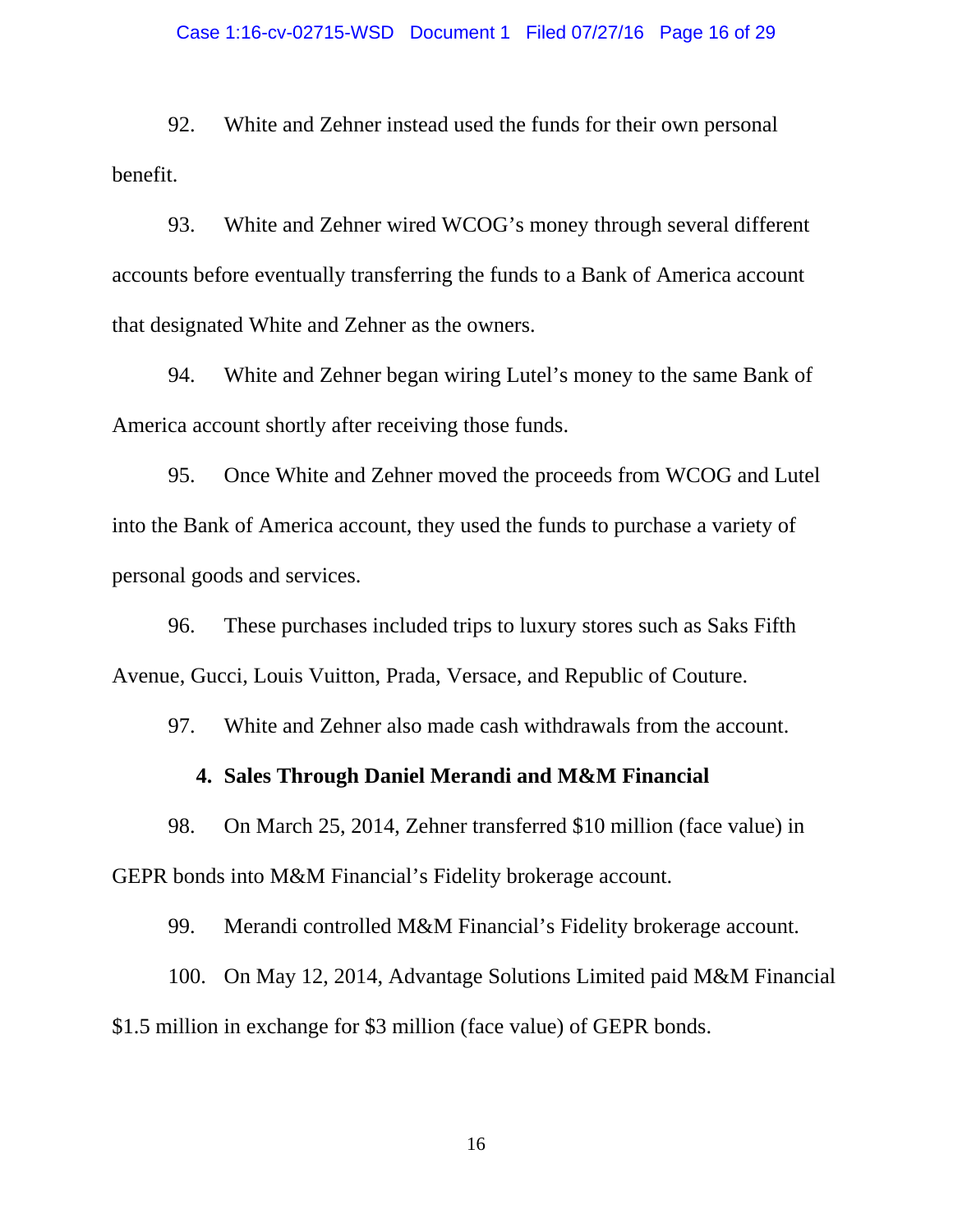#### Case 1:16-cv-02715-WSD Document 1 Filed 07/27/16 Page 17 of 29

101. Advantage Solutions Limited purchased the bonds through a foreign securities account managed by Rothschild Bank AG in Zurich, Switzerland.

102. On May 20, 2014, Advantage Solutions Limited purchased an additional \$7 million (face value) of GEPR bonds from M&M Financial for \$3.5 million.

103. In total, Advantage Solutions paid M&M Financial \$5 million for \$10 million (face value) of GEPR bonds.

104. Merandi did not use the \$5 million from Advantage Solutions to secure the GEPR bonds.

105. Merandi instead gave the money to various business associates – including White and Zehner – and transferred the rest to other bank and brokerage accounts that he controlled.

106. Merandi transferred approximately \$1.4 million in cash to M&M Financial's commercial bank account at BB&T.

107. Merandi disbursed the money in the BB&T account to other accounts and spent the remainder on personal goods and services.

108. These expenditures included outings to night clubs and personal trips where Merandi stayed in five-star accommodations (like the Greenbrier resort).

109. Merandi also gave thousands of dollars to friends and family.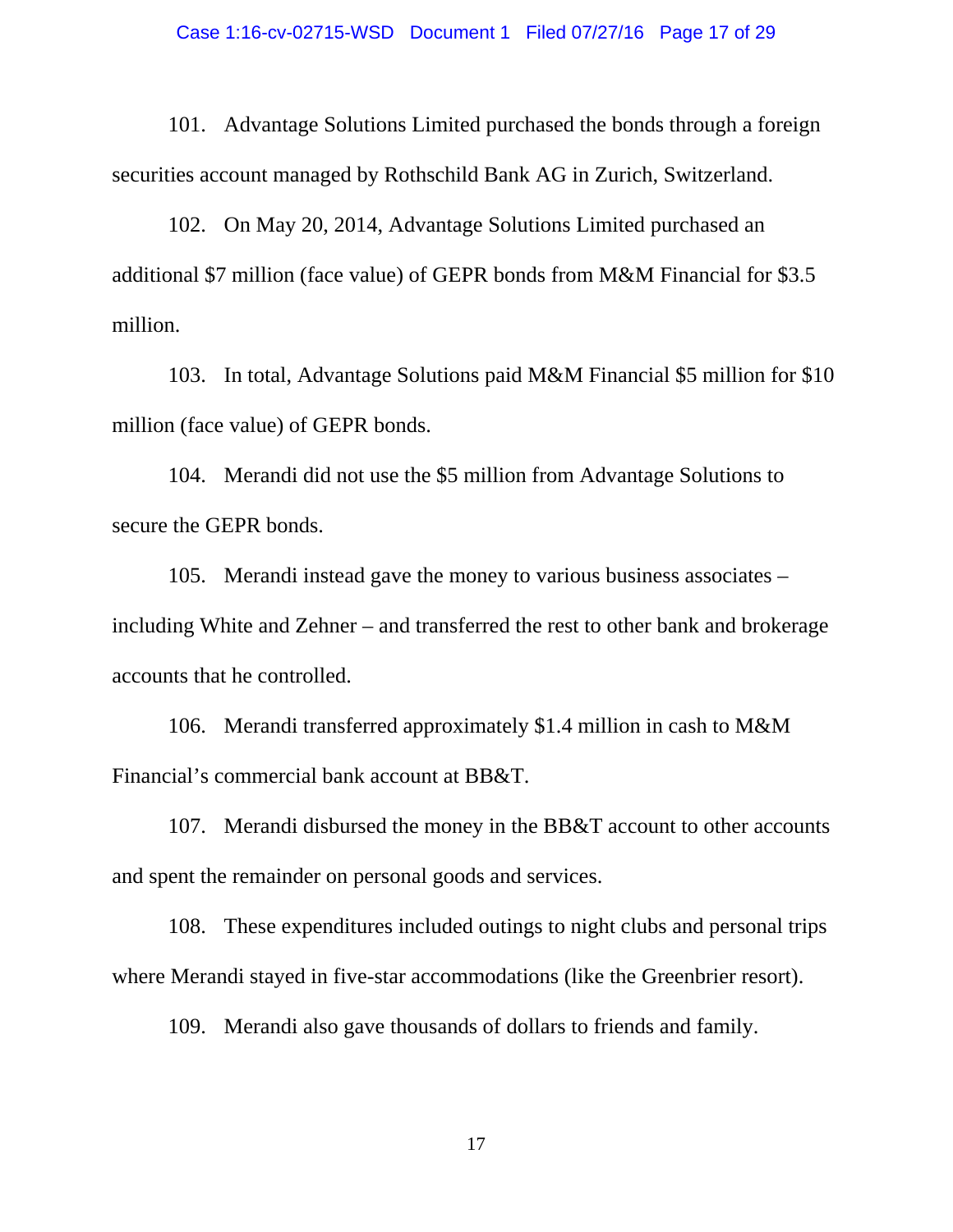#### Case 1:16-cv-02715-WSD Document 1 Filed 07/27/16 Page 18 of 29

110. Merandi used approximately \$1 million of the proceeds to engage in day trading in a TD Ameritrade account.

111. Merandi lost more than \$637,000 over a 24-month period in the TD Ameritrade account.

112. Merandi transferred an additional \$1.5 million to business associates.

113. White and Zehner also received \$940,000 from the Advantage Solutions transactions.

114. Merandi sent \$940,000 to Grand Empire, LLC's Bank of America account.

115. White and Zehner did not use any of the funds from Advantage Solutions to secure the GEPR bonds.

116. White and Zehner spent the money received from Advantage Solutions.

117. White, for example, spent \$60,000 at a Mercedes dealership in Atlanta, Georgia.

118. White and Zehner also made cash withdrawals from the Bank of America account.

119. White and Zehner also transferred the funds into other accounts.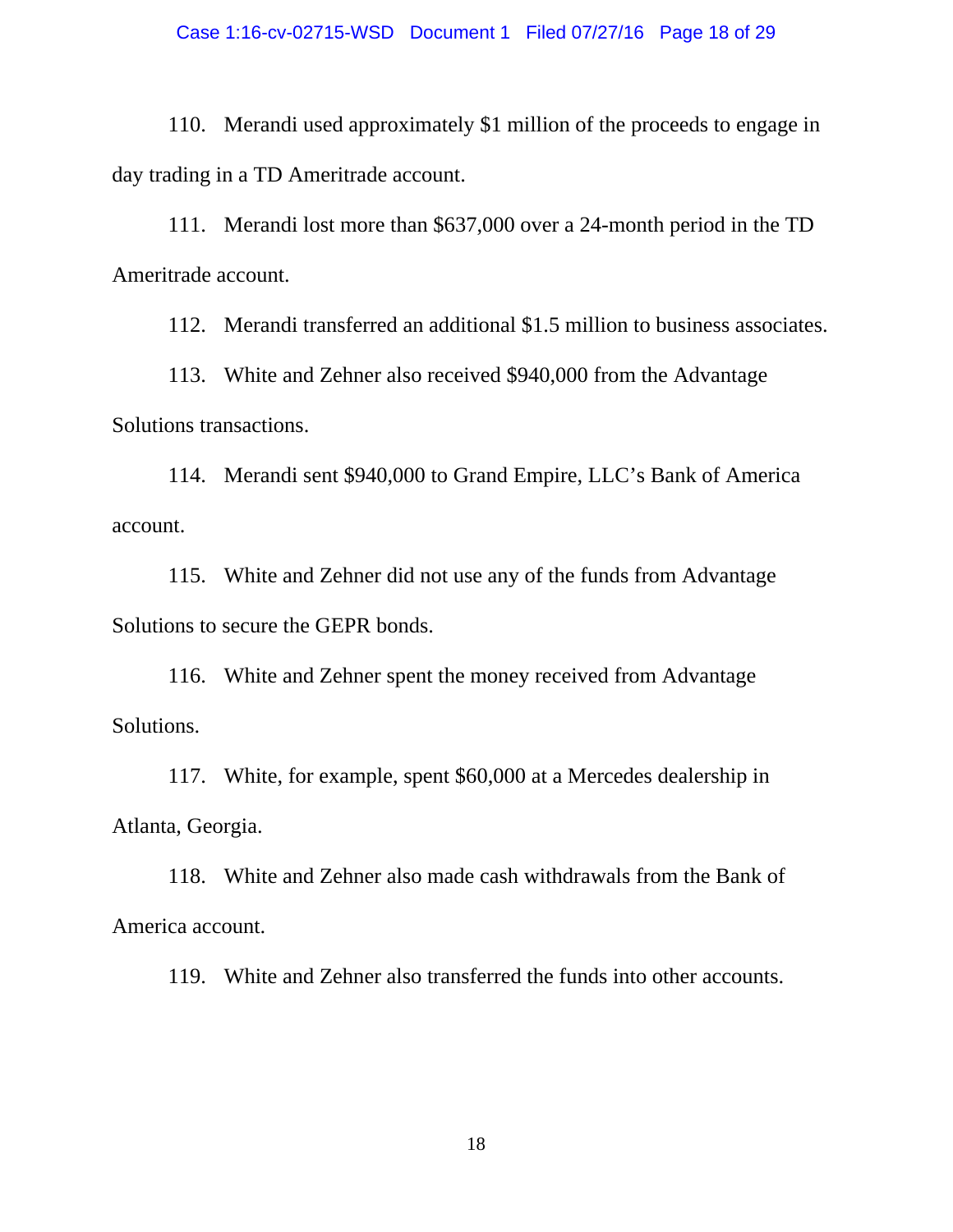## **C. The Bonds Expired in November of 2015, But the Defendants Have Failed to Cancel Them as Required by the Trust Indenture**

120. The Trust Indenture requires Grand Empire, LLC to provide \$1 billion in cash or escrowed securities to GEPR Trust within 30 days of the initial issuance.

121. The Trust Indenture states that, in the event that payment is not received within the allotted timeframe, GEPR Trust must cause Grand Empire, LLC to surrender its notes for cancellation and notify DTC of the cancellation of the bonds.

122. White and Zehner have amended the Trust Indenture five times in order to extend the date required for repayment.

123. The most recent amendment required payment by November 15, 2015. The parties have not signed any subsequent amendment to the Trust

Indenture.

124. Grand Empire, LLC has not delivered the required securities or cash as payment for the GEPR bonds.

125. The GEPR bonds expired on November 15, 2015.

126. The GEPR bonds are now, under the terms of the offering documents, null and void.

127. After November 15, 2015, the defendants continued trying to sell the GEPR bonds.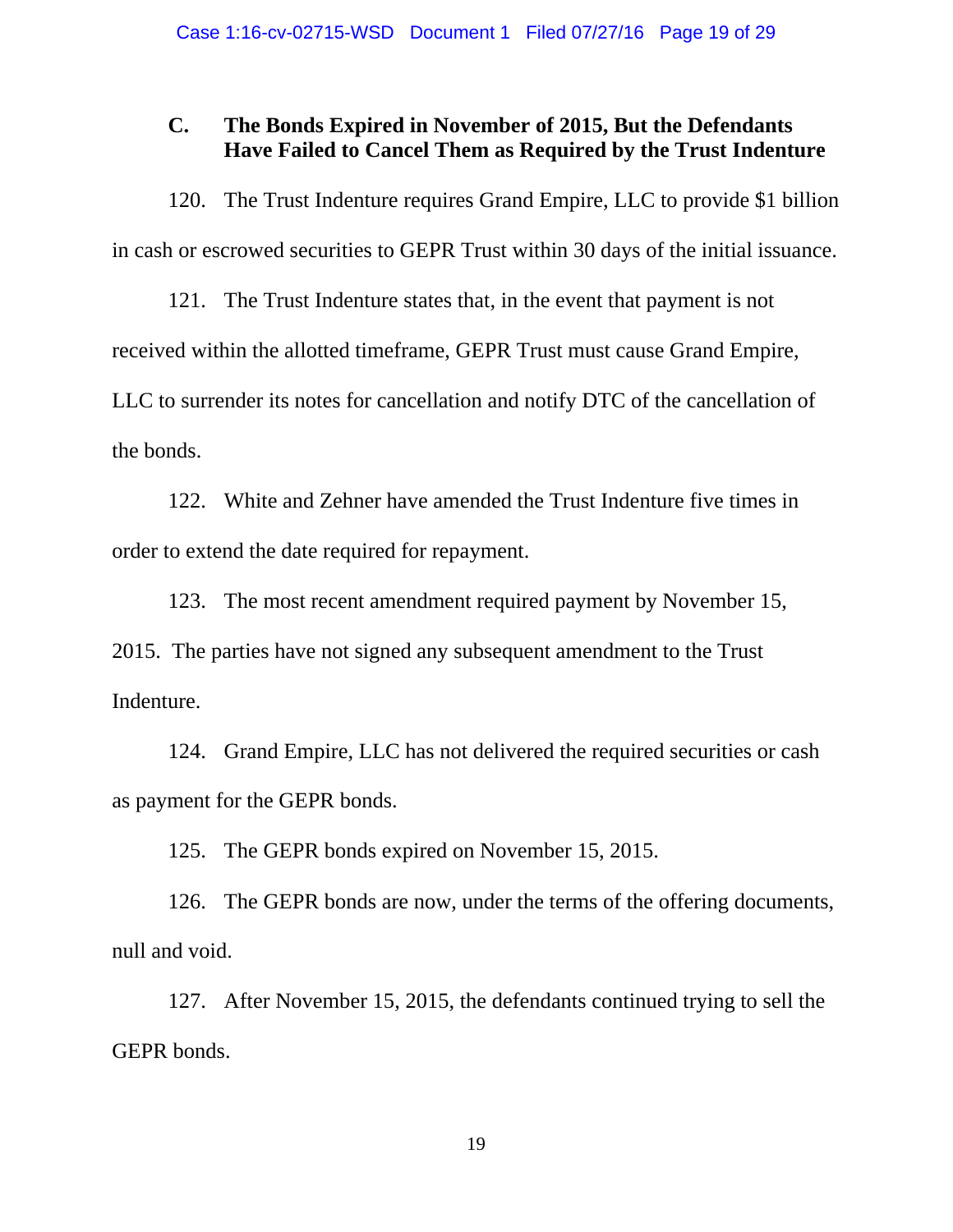128. As of the date of this filing, the defendants are still trying to sell the GEPR bonds.

## **D. The Defendants' Recent Attempts to Artificially Inflate the Value of Their Bonds**

129. In December 2015, White and Zehner opened a new brokerage account in the name of WIGEL at NMS Capital ("NMS") in Beverly Hills, California.

130. WIGEL is a shell company controlled by White and Zehner.

131. Shortly after opening the account at NMS, White and Zehner transferred approximately \$600 million (face value) of GEPR bonds from their brokerage account at Interactive Brokers.

132. Upon transferring the GEPR bonds, White and Zehner attempted to borrow against them in order to buy additional securities for their NMS account.

133. NMS denied White's and Zehner's request to borrow against the GEPR bonds.

134. At the time the GEPR bonds entered White's and Zehner's NMS account, the bonds did not have a price. This meant that, according to NMS's system, the bonds did not have a value.

135. In February 2016, WIGEL arranged the sale of \$10,000 (face value) of GEPR bonds at par to Mountaineer.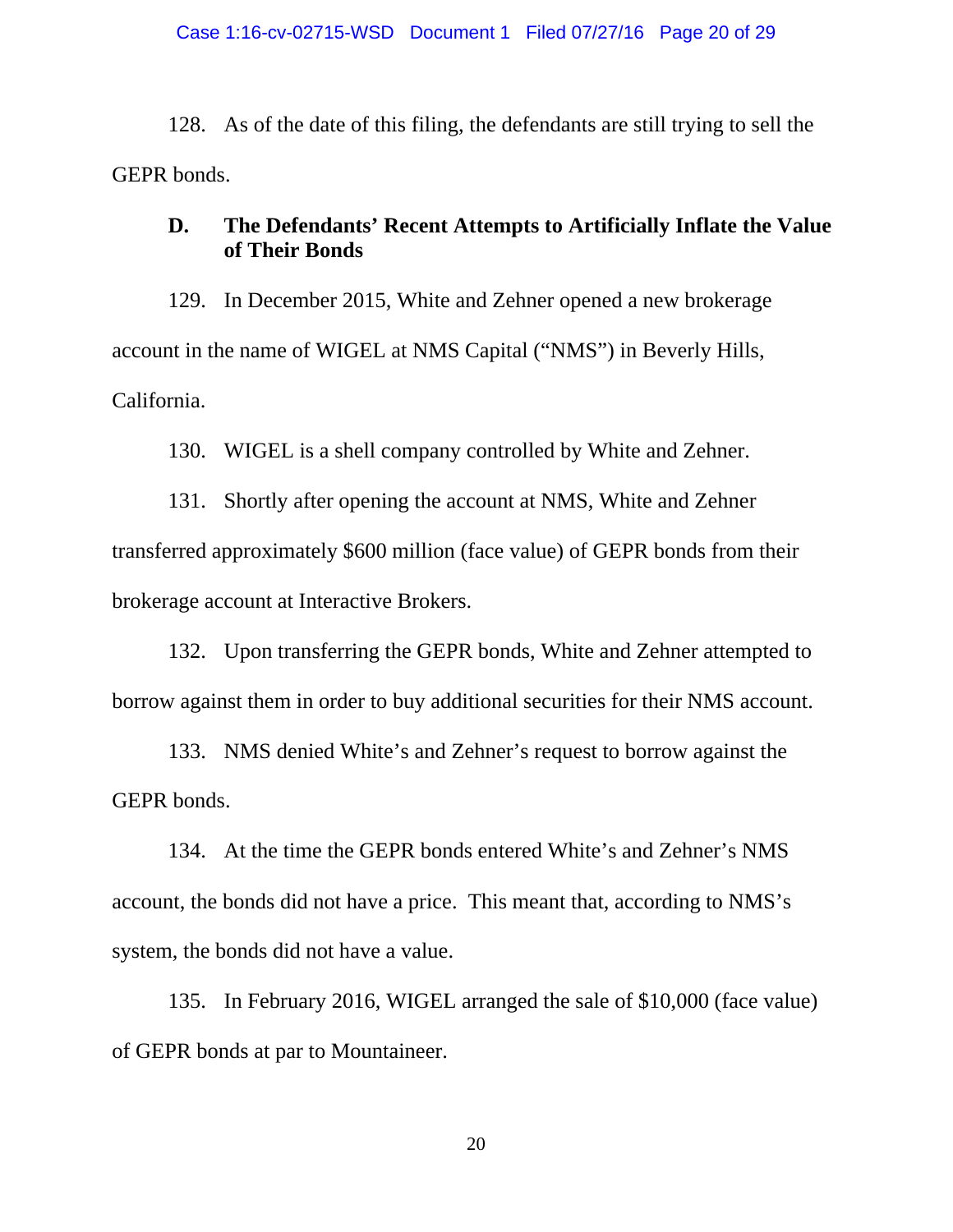136. This trade was subsequently recorded in FINRA's Trade Reporting and Compliance Engine ("TRACE"), which caused the value of the GEPR bonds in WIGEL's NMS brokerage account to balloon to approximately \$560 million.

137. NMS specifically asked Zehner about the relationship between WIGEL and Mountaineer before authorizing the trade.

138. Zehner falsely stated that the two entities were not directly related.

139. In truth, Mountaineer is 100% owned by White and Zehner's business associate, Merandi.

140. Merandi started Mountaineer in June 2015.

141. The Mountaineer transaction created a price for the GEPR bonds.

142. Once the GEPR bonds were priced, NMS allowed WIGEL to borrow approximately \$60,000 on margin.

143. White and Zehner used the margin funds to purchase United States Treasury bonds.

144. Executing a trade that was reported through TRACE also allows the defendants to show potential buyers the artificial price of the GEPR bonds.

### **COUNT I – FRAUD**

## **Violations of Section 17(a)(1) of the Securities Act [15 U.S.C. § 77q(a)(1)]**

#### **(All Defendants)**

145. Paragraphs 1 through 144 are incorporated herein by reference.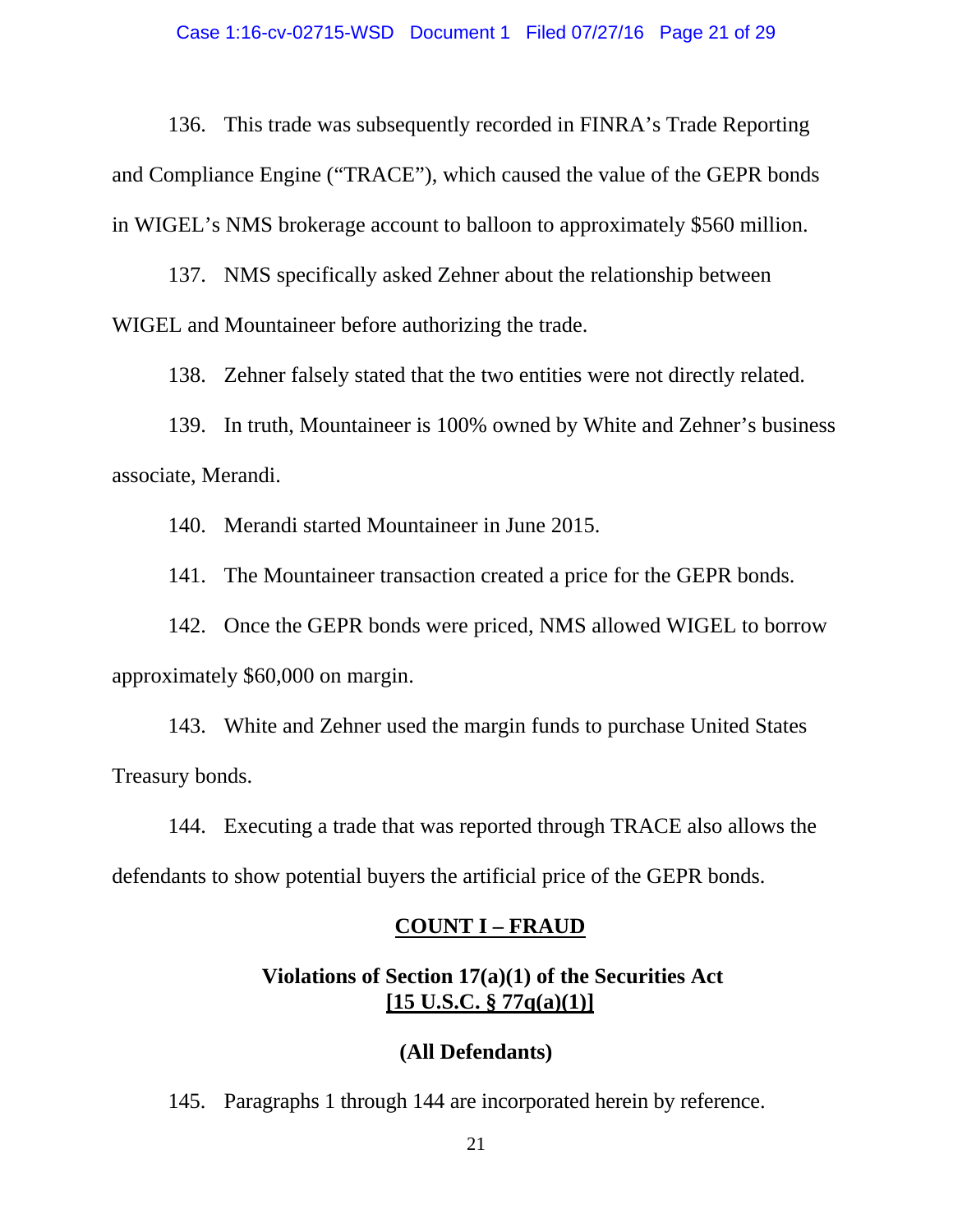#### Case 1:16-cv-02715-WSD Document 1 Filed 07/27/16 Page 22 of 29

146. Between in or around 2013 and the present, the defendants, in the offer and sale of the securities described herein, by the use of means and instruments of transportation and communication in interstate commerce and by use of the mails, directly and indirectly, employed devices, schemes and artifices to defraud purchasers of such securities, all as more particularly described above.

147. The defendants knowingly, intentionally, and/or recklessly engaged in the aforementioned devices, schemes and artifices to defraud.

148. While engaging in the course of conduct described above, the defendants acted with scienter, that is, with an intent to deceive, manipulate or defraud or with a severe reckless disregard for the truth.

149. By reason of the foregoing, the defendants, directly and indirectly, have violated and, unless enjoined, will continue to violate Section 17(a)(1) of the Securities Act [15 U.S.C. § 77q(a)(1)].

#### **COUNT II – FRAUD**

### **Violations of Section 17(a)(2) of the Securities Act [15 U.S.C. §§ 77q(a)(2)]**

#### **(Defendants White, Zehner, Grand Empire, LLC, and WIGEL)**

150. Paragraphs 1 through 144 are incorporated herein by reference.

151. Between in or around 2013 and the present, defendants in the offer and

sale of the securities described herein, by use of means and instruments of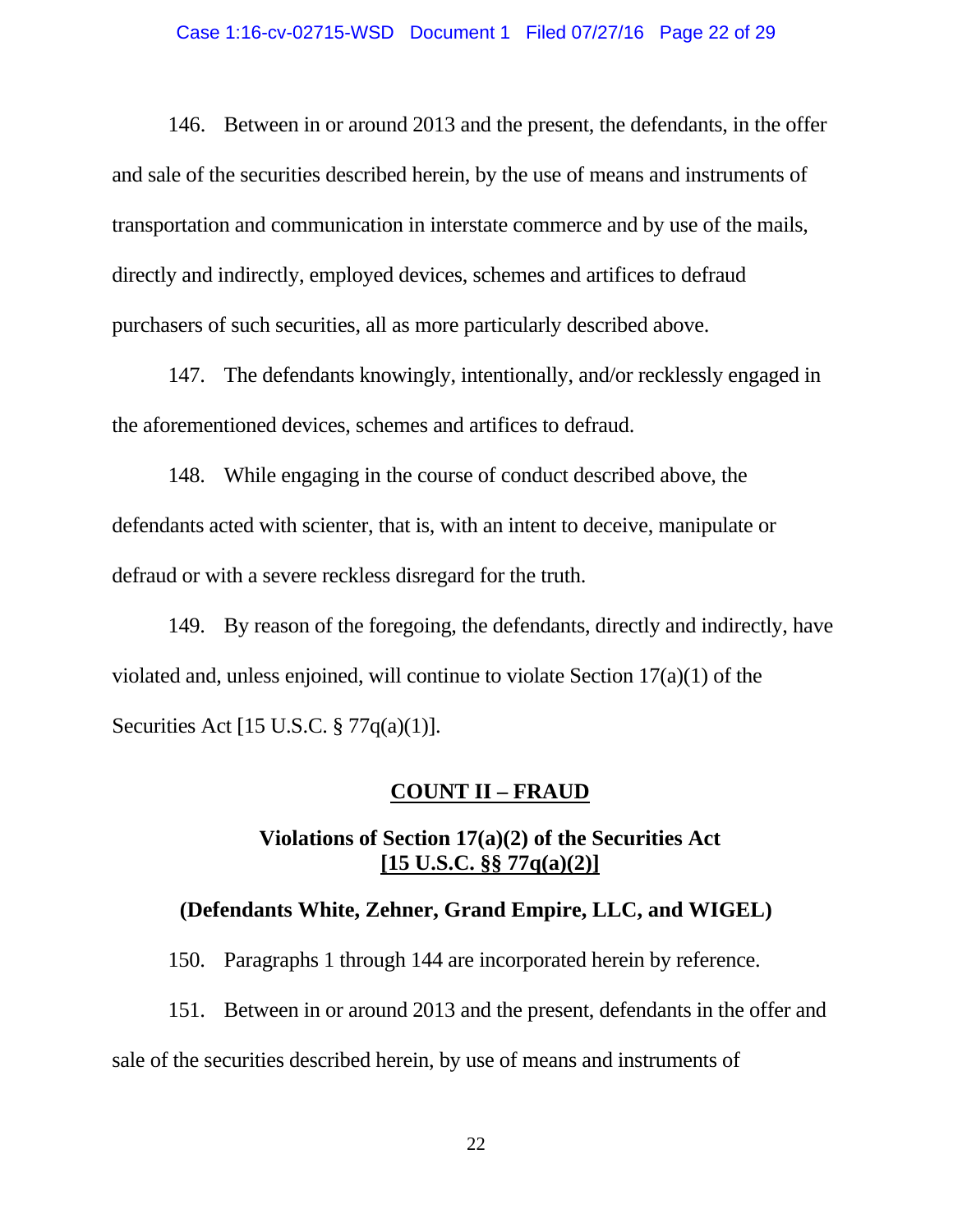#### Case 1:16-cv-02715-WSD Document 1 Filed 07/27/16 Page 23 of 29

transportation and communication in interstate commerce and by use of the mails, directly and indirectly obtained money and property by means of untrue statements of material fact and omissions to state material facts necessary in order to make the statements made, in light of the circumstances under which they were made, not misleading.

152. By reason of the foregoing, the defendants directly and indirectly, have violated and, unless enjoined, will continue to violate Section 17(a)(2) of the Securities Act [15 U.S.C. §§ 77q(a)(2) and 77q(a)(3)].

### **COUNT III – FRAUD**

## **Violations of Section 17(a)(3) of the Securities Act [15 U.S.C. § 77q(a)(3)]**

#### **(All Defendants)**

153. Paragraphs 1 through 144 are incorporated herein by reference.

154. Between in or around 2013 and the present, the defendants, in the offer and sale of the securities described herein, by use of means and instruments of transportation and communication in interstate commerce and by use of the mails, directly and indirectly engaged in transactions, practices and courses of business which would and did operate as a fraud and deceit upon the purchasers of such securities; all as more particularly described above.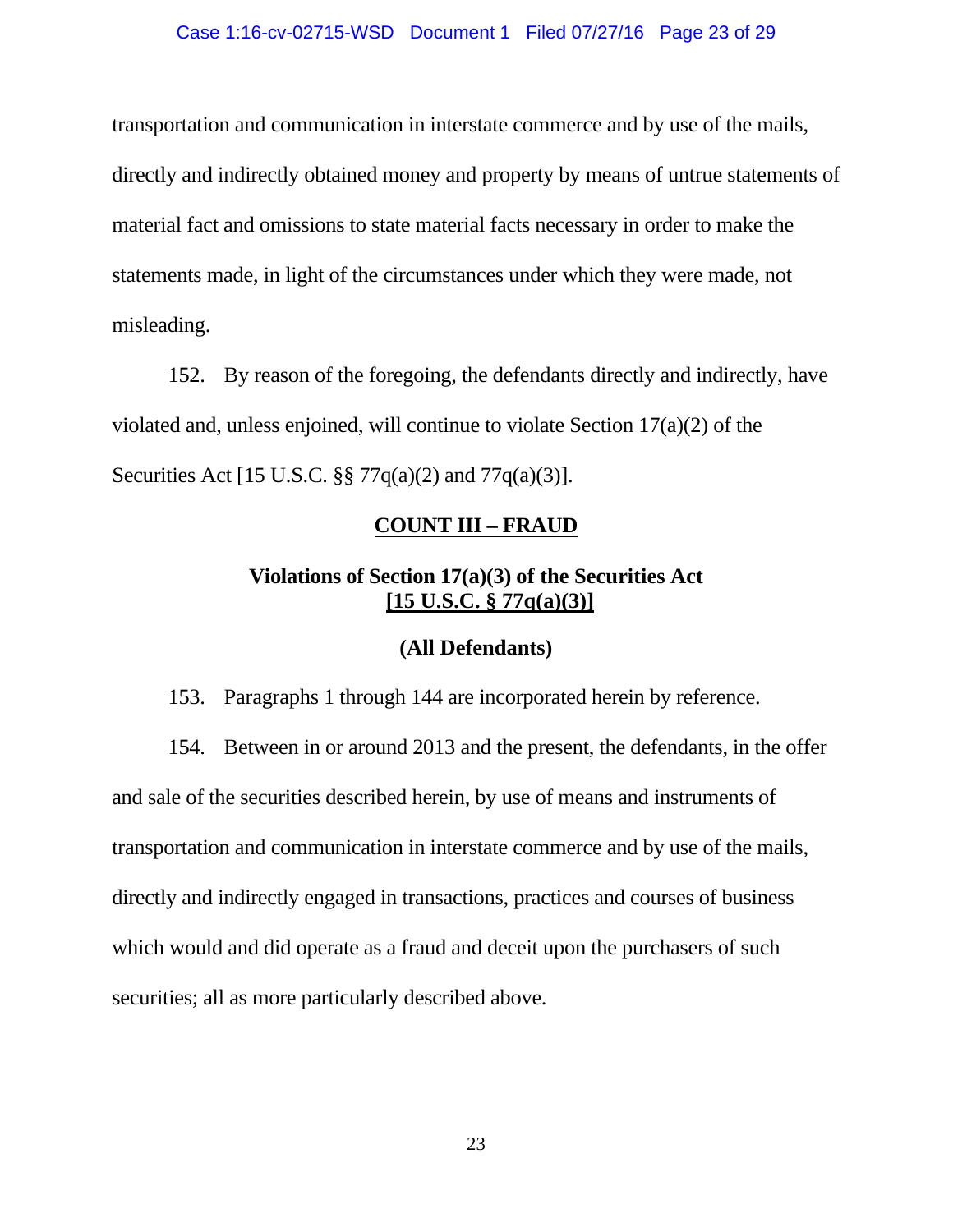155. By reason of the foregoing, the defendants directly and indirectly have violated and, unless enjoined, will continue to violate Sections 17(a)(3) of the Securities Act [15 U.S.C. § 77q(a)(3)].

### **COUNT IV – FRAUD**

## **Violations of Section 10(b) of the Exchange Act [15 U.S.C. § 78j(b)]and Sections (a) and (c) of Rule 10b-5 thereunder [17 C.F.R. § 240.10b-5 (a) and (c)]**

#### **(All Defendants)**

156. Paragraphs 1 through 144 are incorporated herein by reference.

157. Between in or around 2013 and the present, the defendants, in connection with the purchase and sale of securities described herein, by the use of the means and instrumentalities of interstate commerce and by use of the mails, directly and indirectly: (i) employed devices, schemes, and artifices to defraud, and (ii) engaged in acts, practices, and courses of business which would and did operate as a fraud and deceit upon the purchasers of such securities; all as more particularly described above.

158. The defendants knowingly, intentionally, and/or recklessly engaged in the aforementioned devices, schemes and artifices to defraud, and engaged in fraudulent acts, practices and courses of business. In engaging in such conduct, the defendants acted with scienter, that is, with an intent to deceive, manipulate or defraud or with a severe reckless disregard for the truth.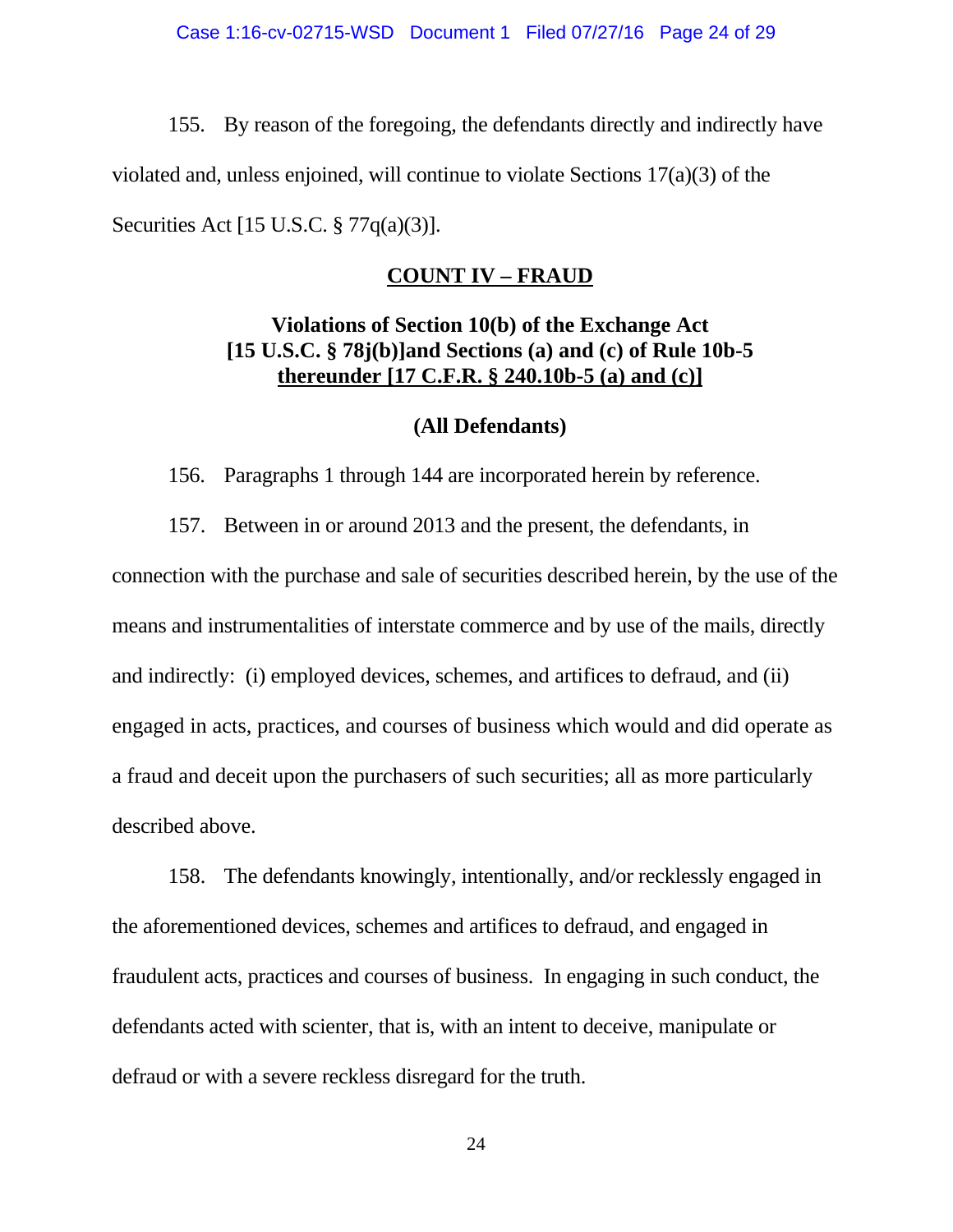159. By reason of the foregoing, the defendants, directly and indirectly, have violated and, unless enjoined, will continue to violate Section 10(b) of the Exchange Act [15 U.S.C. § 78j(b)] and Sections (a) and (c) of Rule 10b-5 thereunder [17 C.F.R.  $§$  240.10b-5(a) and (c)].

### **COUNT V – FRAUD**

## **Violations of Section 10(b) of the Exchange Act [15 U.S.C. § 78j(b)]and Section (b) of Rule 10b-5 thereunder [17 C.F.R. § 240.10b-5(b)]**

### **(Defendants White, Zehner, Grand Empire, LLC, and WIGEL)**

160. Paragraphs 1 through 144 are hereby re-alleged and are incorporated herein by reference.

161. Between in or around 2013 and the present, the defendants, in connection with the purchase and sale of securities described herein, by the use of the means and instrumentalities of interstate commerce and by use of the mails, directly and indirectly made untrue statements of material fact and omitted to state material facts necessary in order to make the statements made, in light of the circumstances under which they were made, not misleading; all as more particularly described above.

162. The defendants knowingly, intentionally, and/or recklessly made untrue statements of material facts and omitted to state material facts. In engaging in such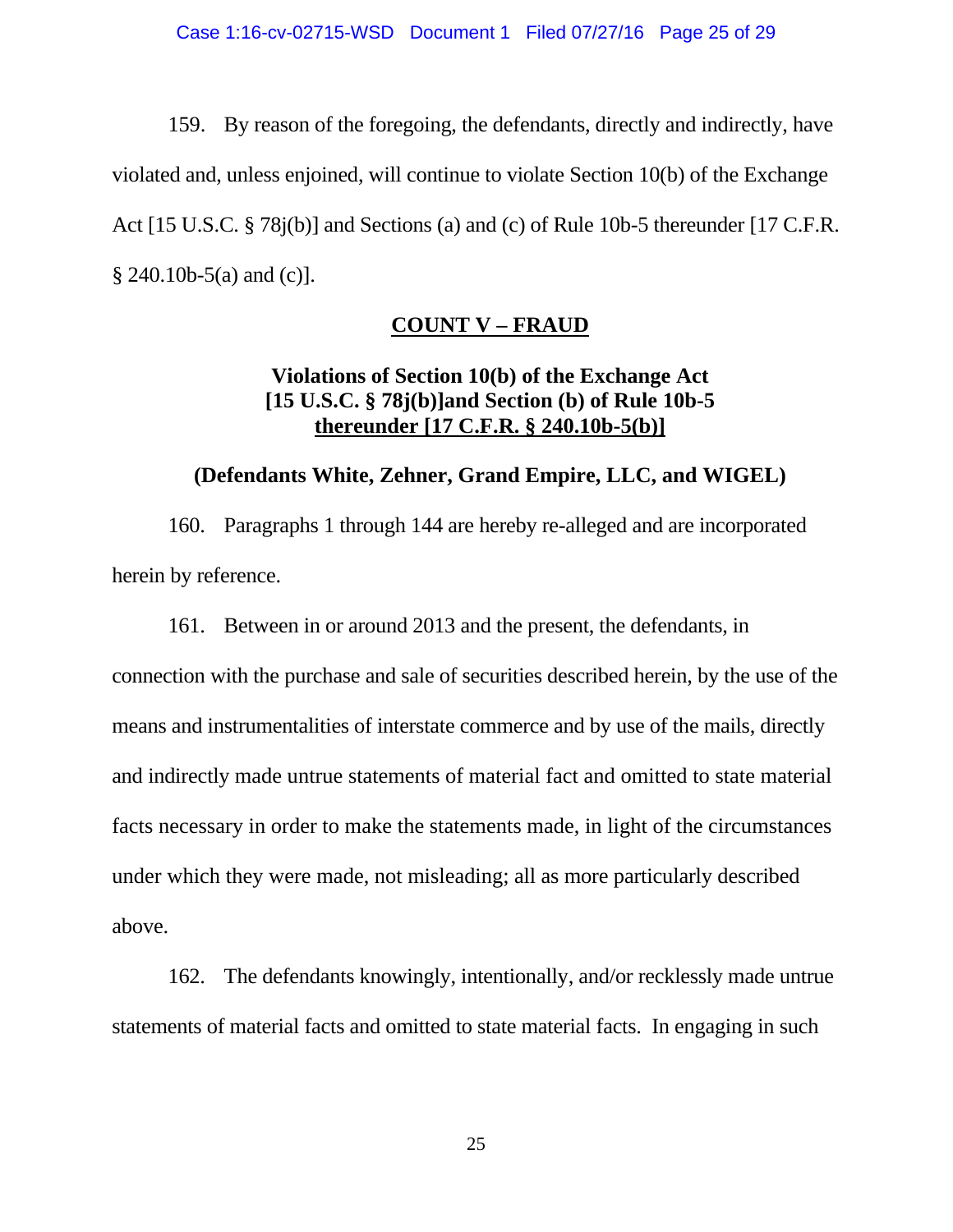conduct, the defendants acted with scienter, that is, with an intent to deceive, manipulate or defraud or with a severe reckless disregard for the truth.

163. By reason of the foregoing, the defendants, directly and indirectly, have violated and, unless enjoined, will continue to violate Section 10(b) of the Exchange Act [15 U.S.C. § 78j(b)] and Section (b) of Rule 10b-5 thereunder [17 C.F.R. §  $240.10<sub>b</sub> - 5<sub>(b)</sub>$ .

### **PRAYER FOR RELIEF**

WHEREFORE, the Commission respectfully prays for:

## **I.**

An order finding the defendants liable for committing the violations charged in this complaint.

### **II.**

 A temporary restraining order, preliminary and permanent injunctions enjoining Defendants, their officers, agents, servants, employees, and attorneys from violating, directly or indirectly, Section 10(b) of the Exchange Act [15 U.S.C. § 78j(b)] and Rule 10b-5 thereunder [17 C.F.R. §§ 240.10b-5] and Section 17(a)(1), 17(a)(2) and 17(a)(3) of the Securities Act of 1933 ("Securities Act") [15 U.S.C. §§ 77q].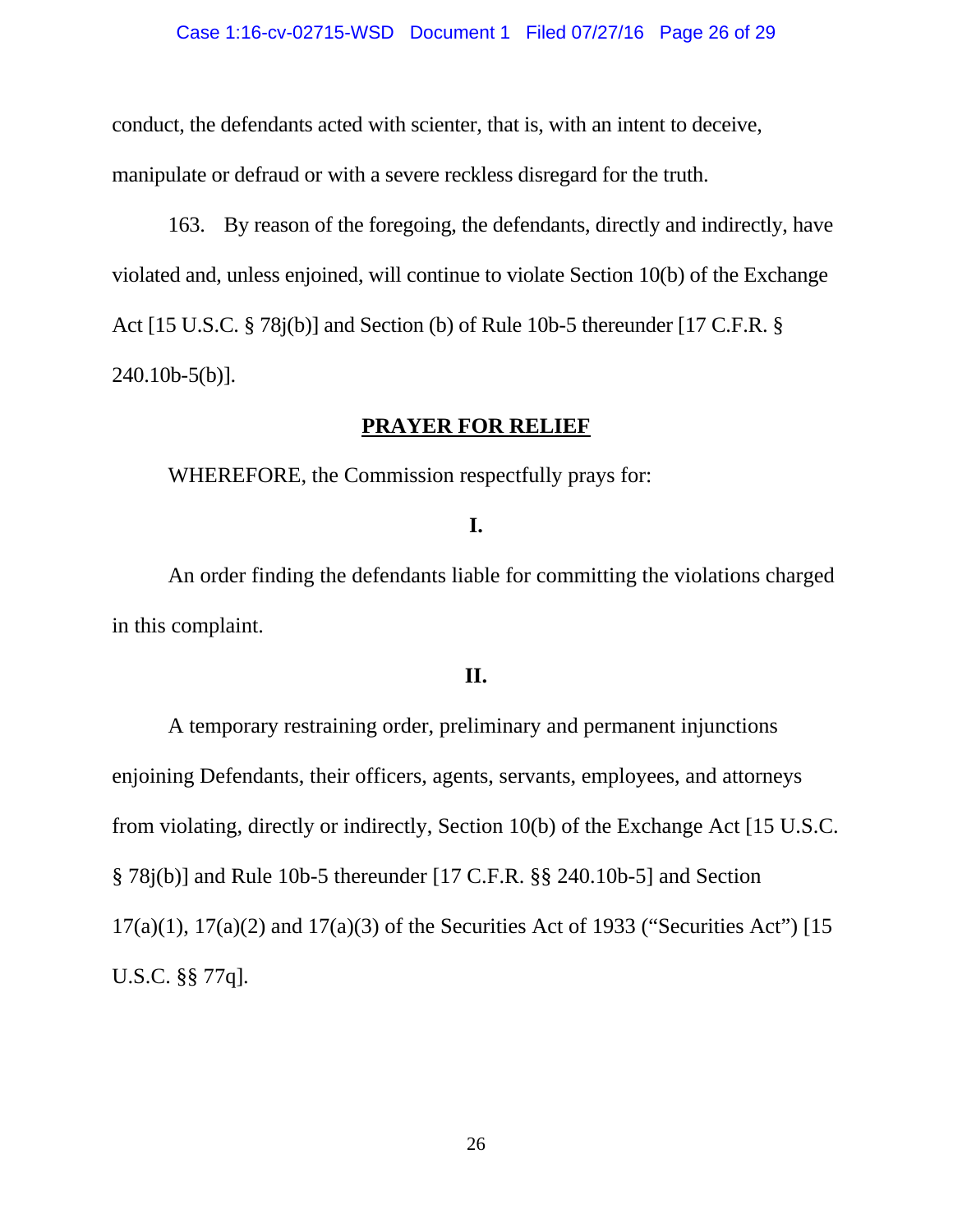#### **III.**

An order requiring an accounting by the defendants to: (i) identify the present location of all GEPR bonds; (ii) identify all sales or transfers of the GEPR bonds; (iii) provide the present location of proceeds from all such sales or transfers of GEPR Bonds, or if those proceeds have been spent, identify when and where the proceeds were spent; and (iv) identify all of their assets.

#### **IV.**

An order pursuant to, among other things, Section 21(d) of the Exchange Act [15 U.S.C. §78u(d)] and Section 20(d) of the Securities Act [15 U.S.C. § 77t(d)] imposing civil penalties against Defendants.

#### **V.**

An order freezing the assets of defendants pending further order of the Court.

#### **VI.**

An order requiring disgorgement by the defendants of all ill-gotten gains or unjust enrichment with prejudgment interest, to effect the remedial purposes of the federal securities laws.

#### **VII.**

An order preventing defendants from destroying or concealing documents until further order of this Court.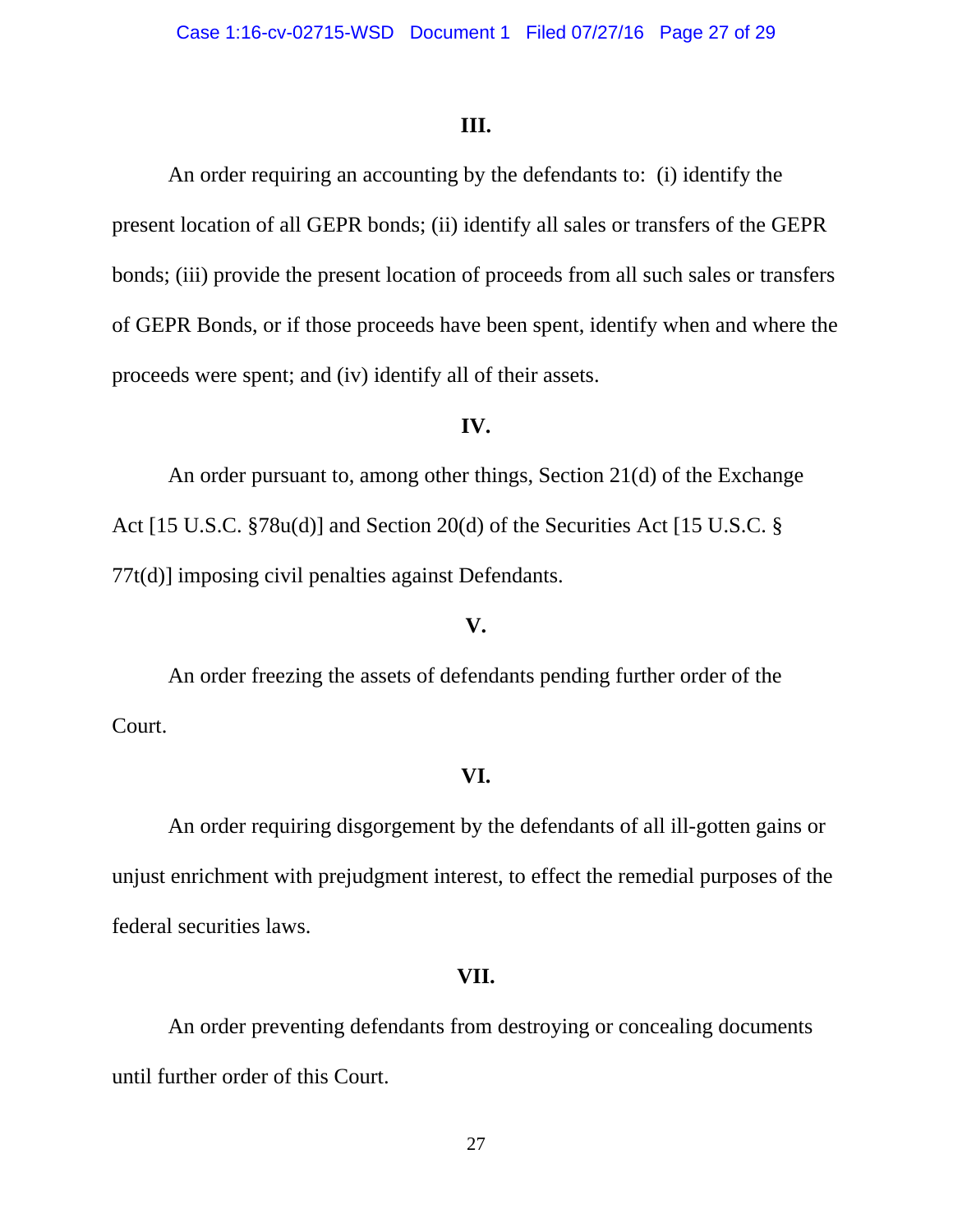## **VIII.**

 Such other and further relief as this Court may deem just, equitable, and appropriate in connection with the enforcement of the federal securities laws and for the protection of investors.

## **JURY TRIAL DEMAND**

The SEC demands a trial by jury as to all issues that may be so tried.

Respectfully submitted,

 /s/ Harry B. Roback M. Graham Loomis (GA Bar No. 457868) Harry B. Roback (GA Bar No. 706790) Debbie T. Hampton (GA Bar No. 707681) Anthony J. Winter (GA Bar No. 085108) U.S. Securities and Exchange Commission 950 East Paces Ferry Road, NE, Suite 900 Atlanta, GA 30326 Tel:(404) 942-0690 Facsimile: (404) 842-7679 RobackH@sec.gov

Attorneys for Plaintiff